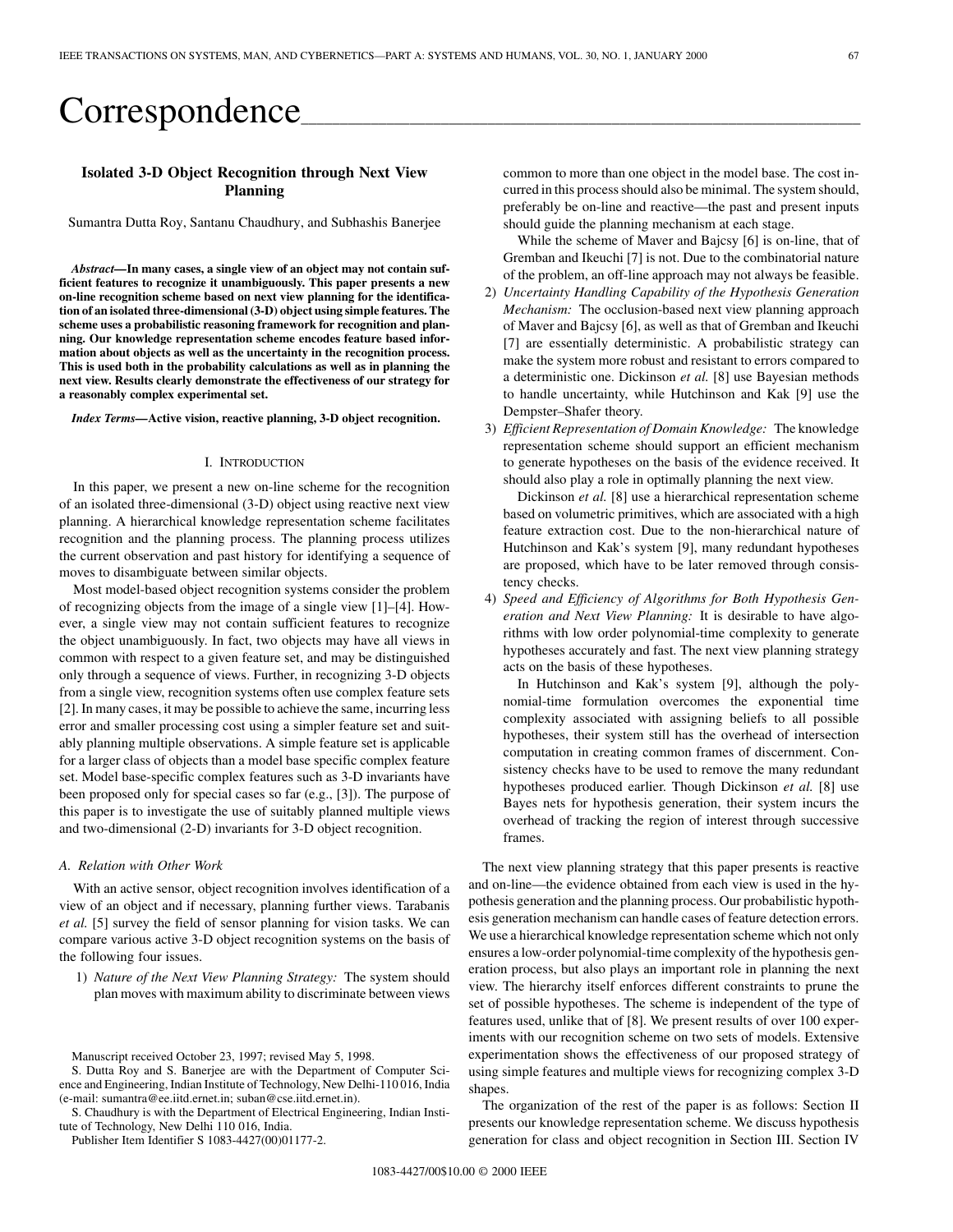describes our algorithm for planning the next view. In Section V we demonstrate the working of our system on two sets of objects. We summarize the salient features of our scheme and discuss areas for further work in Section VI.

# II. THE KNOWLEDGE REPRESENTATION SCHEME

A view of a 3-D object is characterized by a set of features. With respect to a particular feature set and over a particular range of viewing angles, a view of a 3-D object is independent of the viewpoint. Koenderink and van Doorn [10] define aspects as topologically equivalent classes of object appearances. Ikeuchi *et al.* generalize this definition: object appearances may be grouped into equivalence classes with respect to a feature set. These equivalence classes are aspects [11]. In this context, we define the following terms:

> Class A: Class (or, aspect-class) is a set of aspects, equivalent with respect to a feature set.

Feature-Class: A feature-class is a set of equivalent aspects defined for *one* particular feature.

Fig. 1 shows a simple example of an object with its associated aspects and classes. The locus of view-directions is one-dimensional (1-D) and we assume orthographic projection. The basis of the different classes is the number of horizontal lines  $(h)$  and vertical lines  $(v)$  in a particular view of the object. Thus, a class may be represented as  $\langle hv \rangle$ . There are six aspects of the object shown, belonging to three classes. In this example, for simplicity we assume only one feature detector so that each feature-class is also a class.

We propose a new knowledge representation scheme encoding domain knowledge about the object, relations between different aspects, and the correspondence of these aspects with feature detectors. Fig. 2 illustrates an example of this scheme. We use this knowledge representation scheme both in belief updating as well as in next view planning. Sections III and IV discuss these topics, respectively. The representation scheme consists of two parts.

- 1) *The Feature-Dependence Subnet:* In the feature-dependence subnet
	- **F** represents the complete set of features  ${F<sub>j</sub>}$  used for characterizing views.

• A feature node  $F_j$  is associated with feature-classes  $f_{jk}$ . Factors such as noise and nonadaptive thresholds can introduce errors in the feature detection process. Let  $p_{jlk}$  represent the probability that the feature-class present is  $f_{jl}$ , given that the detector for feature  $F_j$  detects it to be  $f_{jk}$ . We define  $p_{jlk}$  as the ratio of the number of times the detector for feature  $F_j$  interprets feature-class  $f_{jl}$  as  $f_{jk}$ , and the number of times the feature detector reports the feature-class as  $f_{jk}$ . The  $F_j$  node stores a table of these values for its corresponding feature detector.

- A class node  $C_i$  stores its *a priori* probability,  $P(C_i)$ . A link between class  $C_i$  and feature-class  $f_{ik}$  indicates that  $f_{jk}$  forms a subset of features observed in  $C_i$ . This accounts for a *PART-OF* relation between the two. Thus, a class represents an *n*-vector  $[f_{1j_1} \ f_{2j_2} \ \cdots \ f_{nj_n}]$ . Since a class cannot be independent of any feature, each class has  $n$  input edges corresponding to the  $n$  features.
- 2 *The Class-Aspect Subnet:* The class-aspect subnet encodes the relationships between classes, aspects, and objects.
	- **O** represents the set of all objects  $\{O_i\}$
	- An object node  $O_i$  stores its probability,  $P(O_i)$ .
	- An aspect node  $a_{ij}$  stores its angular extent  $\theta_{ij}$  (in degrees), its probability  $P(a_{ij})$ , its parent class  $C_j$ , and its neighboring aspects.
	- Aspect aij has a *PART-OF* relationship with its parent object  $O_i$ . Thus, 3-tuple  $\langle O_i, C_j, \theta_{ik} \rangle$  represents an aspect.



Fig. 1. Aspects and classes of an object.



Fig. 2. Example of the knowledge representation scheme.

Aspect node  $a_{ij}$  has exactly one link to any object  $(O_i)$ and exactly one link to its parent class  $C_j$ .

## III. HYPOTHESIS GENERATION

The recognition system takes any arbitrary view of an object as input. Using a set of features (the feature-classes), it generates hypotheses about the likely identity of the class. This is, in turn used for generating hypotheses about the object's identity. The interaction of the hypothesis generation part with the rest of the system is shown in Fig. 3. Hypothesis generation consists of two steps namely, class identification, and object identification.

# *A. Class Identification, Accounting for Uncertainty*

Our algorithm suitably schedules feature detectors to perform probabilistic class identification. In what follows, we discuss its various aspects. Fig. 4 presents the overall algorithm.

*1) Ordering of Feature Detectors:* A proper ordering of feature detectors speeds up the class recognition process. At any stage, we choose the hitherto unused feature detector for which the feature-class corresponding to the most probable class has the least number of outgoing arcs, i.e., the least out-degree. This is done in order to obtain that feature-class which has the largest discriminatory power in terms of the number of classes it could correspond to. For example, in Fig. 2 if all feature detectors are unused and  $C_2$  has the highest *a priori* probability,  $F_3$  will be tried first, followed by  $F_2$  and  $F_1$ , if required.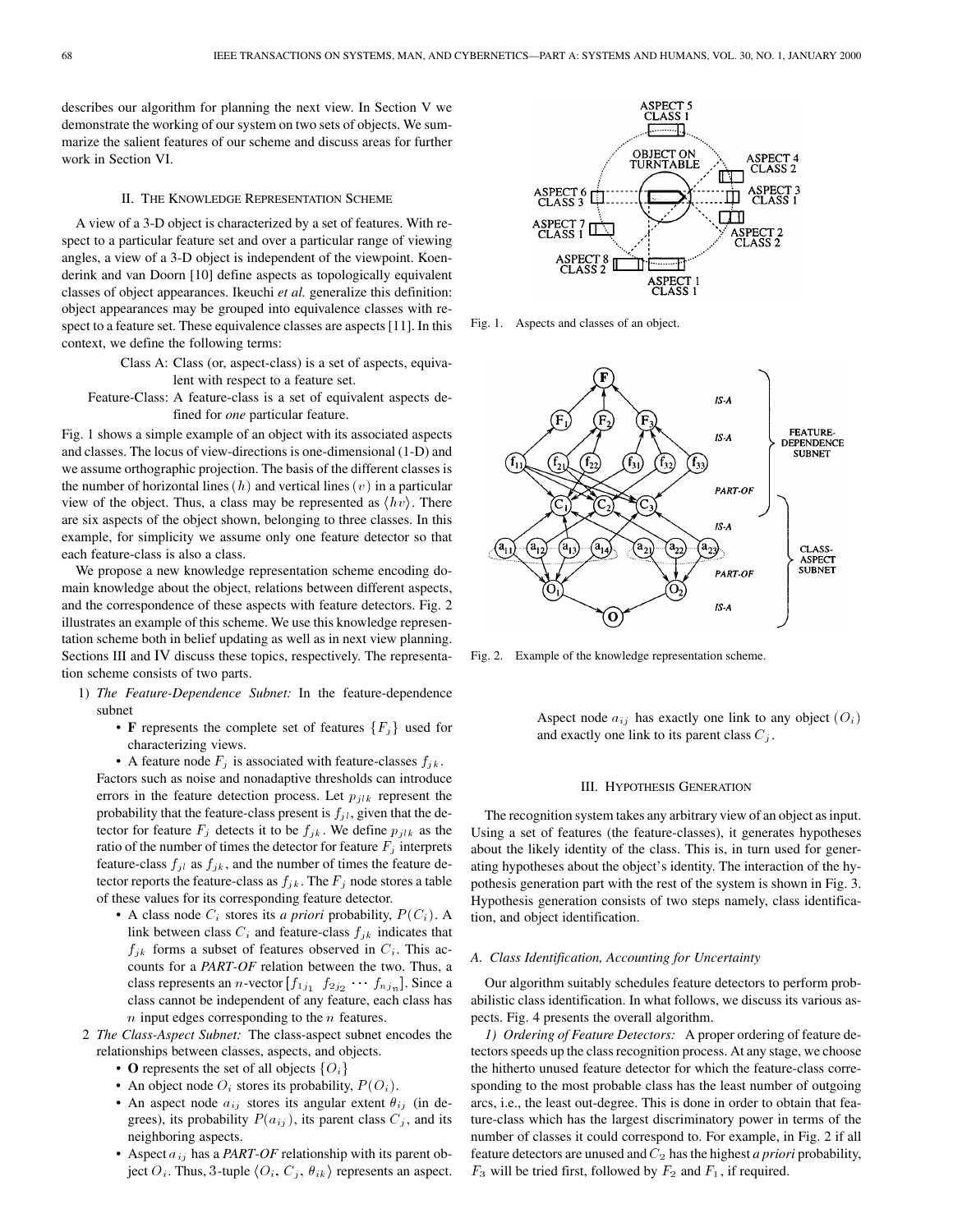

Fig. 3. Flow diagram depicting the flow of information and control in our system.



Fig. 4. Class recognition algorithm.

*2) Class Probability Calculations Using the Knowledge Representation Scheme:* We obtain the *a priori* probability of class  $C_i$  as

$$
P(C_i) = \sum_p \left[ P(O_p) \cdot \sum_q P(a_{pq} | O_p) \right]. \tag{1}
$$

Here, aspects  $a_{pq}$  belong to class  $C_i$ . Let  $N_{F_j}$ ,  $N_C$ , and  $N_a$  denote the number of feature-classes associated with feature detector  $F_j$ , the number of classes, and the number of aspects, respectively.  $P(a_{pq}|O_p)$ is  $\theta_{pq}/360$ . We can compute  $P(C_i)$  from our knowledge representation scheme by considering each aspect node belonging to an object and testing if it has a link to node  $C_i$ ; this takes  $O(N_C + N_a)$  time. (The  $N_C$  term is for the initialization of class probabilities to 0.)

Let the detector for feature  $F_i$  report the feature-class obtained to be  $f_{jk}$ . Given this evidence, we obtain the probability of class  $C_i$  from the Bayes rule

$$
P(C_i|f_{jk}) = \frac{P(C_i) \cdot P(f_{jk}|C_i)}{\sum_{m} [P(C_m) \cdot P(f_{jk}|C_m)]}
$$
(2)

 $P(f_{jk}|C_i)$  is 1 for those classes which have a link from feature-class  $f_{jk}$ . It is 0 for the rest. The computation of (2) takes  $O(N_C)$  time—this is done for each feature-class. Hence, the computation of  $P(f_{jk}|C_i)$  for all feature-classes  $f_{ik}$  for feature detector  $F_i$  takes time  $O(N_{F_i} \cdot N_C)$ .

For an error-free situation,  $P(C_i|f_{jk})$  is  $P'(C_i)$ , the *a posteriori* probability of class  $C_i$ . However, due to errors possible in the feature detection process, a degree of uncertainty is associated with the evidence. The value of  $P(C_i)$  is, then

$$
P'(C_i) = \sum_l P(C_i|f_{jl}) \cdot p_{jlk} \tag{3}
$$

where  $f_{jl}$ 's are feature-classes associated with feature  $F_j$ . According to our knowledge representation scheme, only one feature-class under feature  $F_j$ , say  $f_{jr}$  has a link to class  $C_i$ . The summation reduces to one term,  $P(C_i|f_{jr})$   $p_{jrk}$ . Thus, our knowledge representation scheme also enable recovery from feature detection errors.

## *B. Object Identification*

Based on the outcome of the class recognition scheme, we estimate the object probabilities as follows. Initially, we calculate the *a priori* probability of each aspect as

$$
P(a_{j_{p}k_{p}}) = P(O_{j_{p}}) \cdot P(a_{j_{p}k_{p}}|O_{j_{p}}).
$$
\n(4)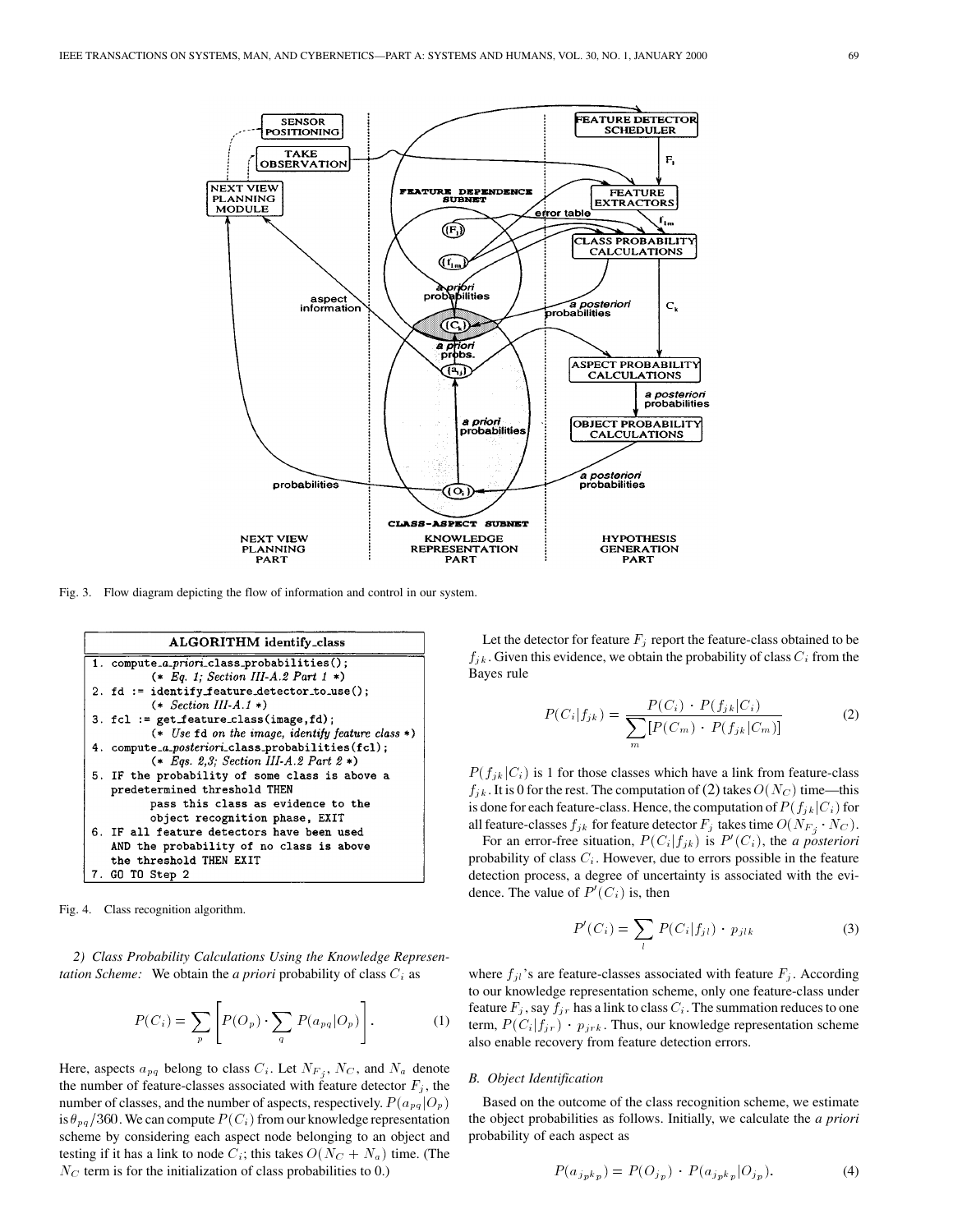

Fig. 5. (a) The notation used (Section IV) and (b) a case when our algorithm is not guaranteed to succeed (Section IV-A).

If there are N objects in the model base, we initialize  $P(O_{in})$  to  $1/N$ before the first observation. For the first observation,  $P(a_{j_p k_p} | O_j)_p$  is  $\theta_{j_p k_p}$ /360. *A priori* aspect probability calculations take  $\dot{O}(N_a)$  time.

For any subsequent observation, we have *to account for the movement in the probability calculations*. For example, a particular movement may preclude the occurrence of some aspects for a given class observed. The value of  $P(a_{j p k p} | O_{j p})$  is given by

$$
P(a_{j_p k_p} | O_{j_p}) = \phi_{j_p k_p} / 360 \tag{5}
$$

where  $\phi_{j p k p}$  ( $\phi_{j p k p} \in [0, \theta_{j p k p}]$ ) represents the angular range possible within aspect  $a_{j_p k_p}$  for the move(s) taken to reach this position. Due to the movement made, we could have observed only  $m$  $(0 \leq m \leq r)$  aspects out of a total of r aspects belonging to class  $C_i$ .

# Experiments with Model Base I

Let the class recognition phase report the observed class to be  $C_i$ . Let us assume that  $C_i$  could have come from aspects  $a_{j_1k_1}, a_{j_2k_2},$  $\cdots$ ,  $a_{jmk_m}$ , where all  $j_1, j_2, \cdots, j_m$  are not necessarily different. We obtain the *a posteriori* probability of aspect  $a_{j_k k_k}$  given this evidence using the Bayes rule

$$
P(a_{jkl}|C_i) = \frac{P(a_{jkl}) \cdot P(C_i|a_{jkl})}{\sum_{p=1}^{m} [P(a_{jpkp}) \cdot P(C_i|a_{jpkp})]}
$$
(6)

 $P(C_i|a_{j_k k_l})$  is 1 for aspects with a link to class  $C_i$ , 0 otherwise. Finally, we obtain the *a posteriori* probability

$$
P(O_{jp}) = \sum_{l} P(a_{jp} \kappa_l | C_i)
$$
\n<sup>(7)</sup>

where aspects  $a_{j p k_l}$  belong to class  $C_i$ .

If the probability of some object is above a predetermined threshold (experimentally determined, e.g., 0.87 for Model Base I), the algorithm reports a success, and stops. If not, it means that the view of the object is not sufficient to identify the object unambiguously. We have to take the next view.

In our hierarchical scheme, the link conditional probabilities (representing relations between nodes) themselves enforce consistency checks at each level of evidence. The feature evidence is progressively refined as it passes through different levels in the hierarchy, leading to simpler evidence propagation and less computational cost. This is an advantage of our scheme over that proposed in [9].

# IV. NEXT VIEW PLANNING

The class observed in the class recognition phase could have come from many aspects in the model base, each with its own range of positions within the aspect. Due to this ambiguity, one has to search for



Fig. 6. Partially constructed search tree.



Fig. 7. Object recognition algorithm.

the best move to discern between these competing aspects subject to memory and processing limitations, if any. The parameters described above characterize the state of the system. The planning process aims to determine a move from the current step, which would uniquely identify the given object. We pose the planning problem as that of a forward search in the state space which takes us to a state in which the aspect list corresponding to the class observed has exactly one node. We use a search tree for this purpose. A search tree node represents the following information: [Fig. 5(a)] the unique class observed for the angular movement made so far, the aspects possible for this angle-class pair, and for each aspect, the range of positions possible within it  $(\gamma_{ij}^s - \gamma_{ij}^e)$ .  $\gamma_{ij}^s$ and  $\gamma_{ij}^e$  denote the two positions within aspect  $a_{ij}$  where the current viewpoint can be, as a result of the movement made thus far. Here,  $\gamma_{ij}^s \leq \gamma_{ij}^e$ ; and  $\gamma_{ij}^s, \gamma_{ij}^e \in [0, \theta_{ij}]$ , where  $\theta_{ij}$  is the angular extent of aspect  $a_{ij}$ . A leaf node is one which has either one aspect associated with it or corresponds to a total angular movement of  $360^\circ$  or more from the root node.

Fig. 6 shows an example of a partially constructed search tree. From a view point, we categorize possible moves as follows.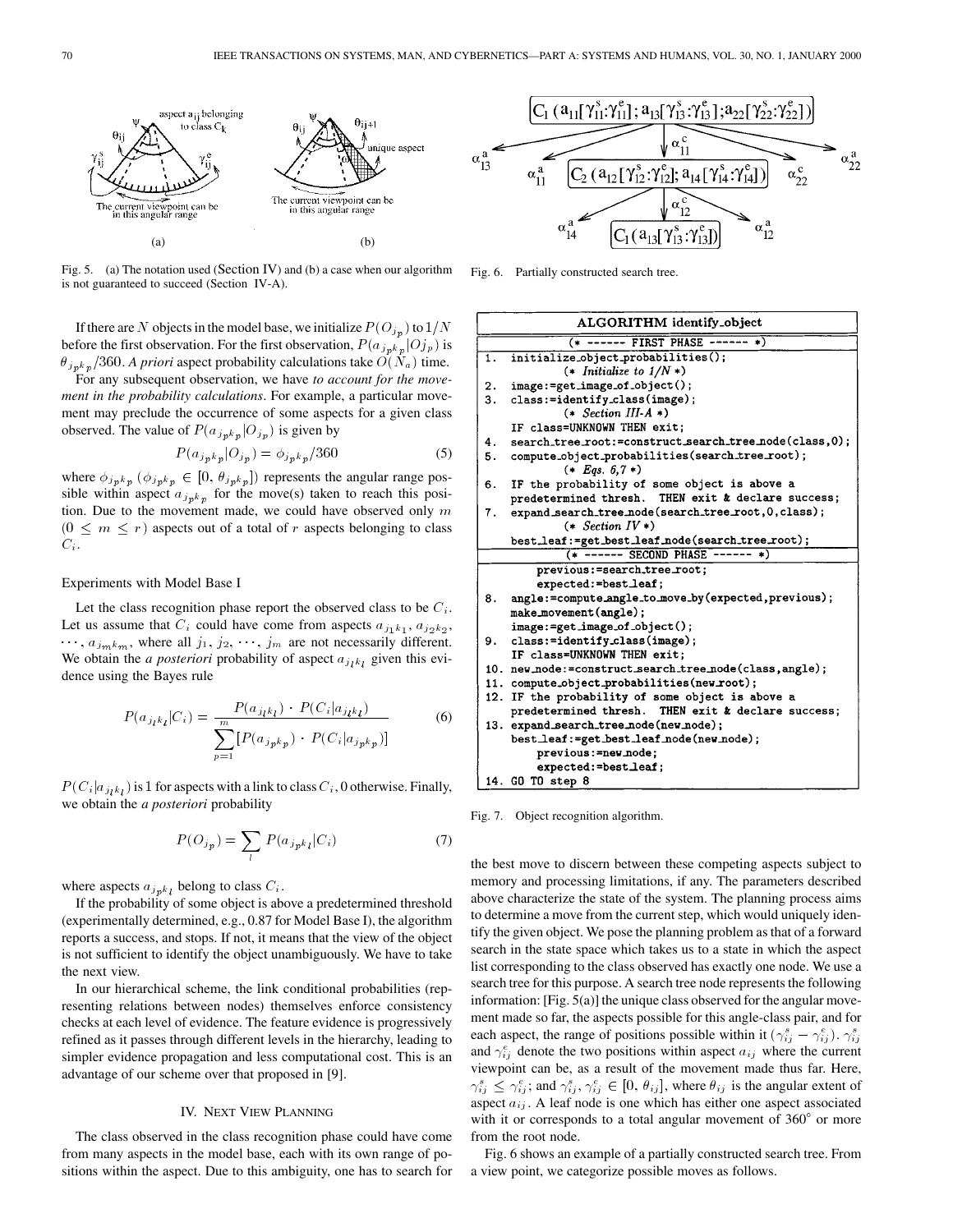

Fig. 8. Model Base I: The objects (from left) are  $O_1$ ,  $O_2$ ,  $O_3$ ,  $O_4$ ,  $O_5$ ,  $O_6$ ,  $O_7$ , and  $O_8$ , respectively.



Fig. 9. Some experiments with Model Base I: initial class  $\langle 232 \rangle$ . The objects are  $O_3$ [(a) and (c)], and  $O_4$ [(b) and (d)], respectively. (a)  $\langle 232 \rangle$   $\rightarrow$   $\langle 231(221) \rangle$   $\rightarrow$   $\langle 232 \rangle$   $\rightarrow$   $\langle 221 \rangle$   $\rightarrow$   $\langle 232 \rangle$ . (b)  $\langle 232 \rangle$   $\rightarrow$   $\langle 221 \rangle$   $\rightarrow$   $\langle 221 \rangle$   $\rightarrow$   $\langle 221 \rangle$ . (c)  $\langle 232 \rangle$   $\rightarrow$   $\langle 232 \rangle$   $\rightarrow$   $\langle 232 \rangle$   $\rightarrow$   $\langle 221 \rangle$ . (d)  $\langle 232 \rangle \rightarrow 40$   $\langle 221 \rangle \rightarrow 221$   $\rightarrow 33$   $\langle 221 \rangle$ . The numbers above the arrows denote the number of turntable steps. A negative sign indicates a clockwise movement. (The figure in parentheses shows an example of recovery from feature detection errors.)

*Primary Move:* A primary move represents a move from an aspect by  $\alpha$ , the minimum angle needed to move out of it.

*Auxiliary Move:* An auxiliary move represents a move from an aspect by an angle corresponding to the primary move of another competing aspect.

Let  $\alpha_{ij}^c$  and  $\alpha_{ij}^a$  represent the minimum angles necessary to move out of the current assumed aspect in the clockwise and counterclockwise directions, respectively. Three cases are possible.

1) *Type I Move*:  $\alpha_{ij}^c$  and  $\alpha_{ij}^a$  both take us out of the current aspect to a single aspect in each of the two directions— $a_{ip}$  and  $a_{iq}$ , respectively. We construct search tree nodes corresponding to both moves.

- 2) *Type II Move*: Exactly one out of  $\alpha_{ij}^c$  and  $\alpha_{ij}^a$  takes us to a single aspect  $a_{ip}$ . For the other direction, the aspect we would reach depends upon the initial position  $(\in \gamma_{ij}^s, \gamma_{ij}^e]$  in the current aspect. We construct a search tree node corresponding to the former move.
- 3) *Type III Move:* Whether we move in the clockwise or the counterclockwise direction, the aspect reached depends on the initial position in the current aspect. We choose the move which leads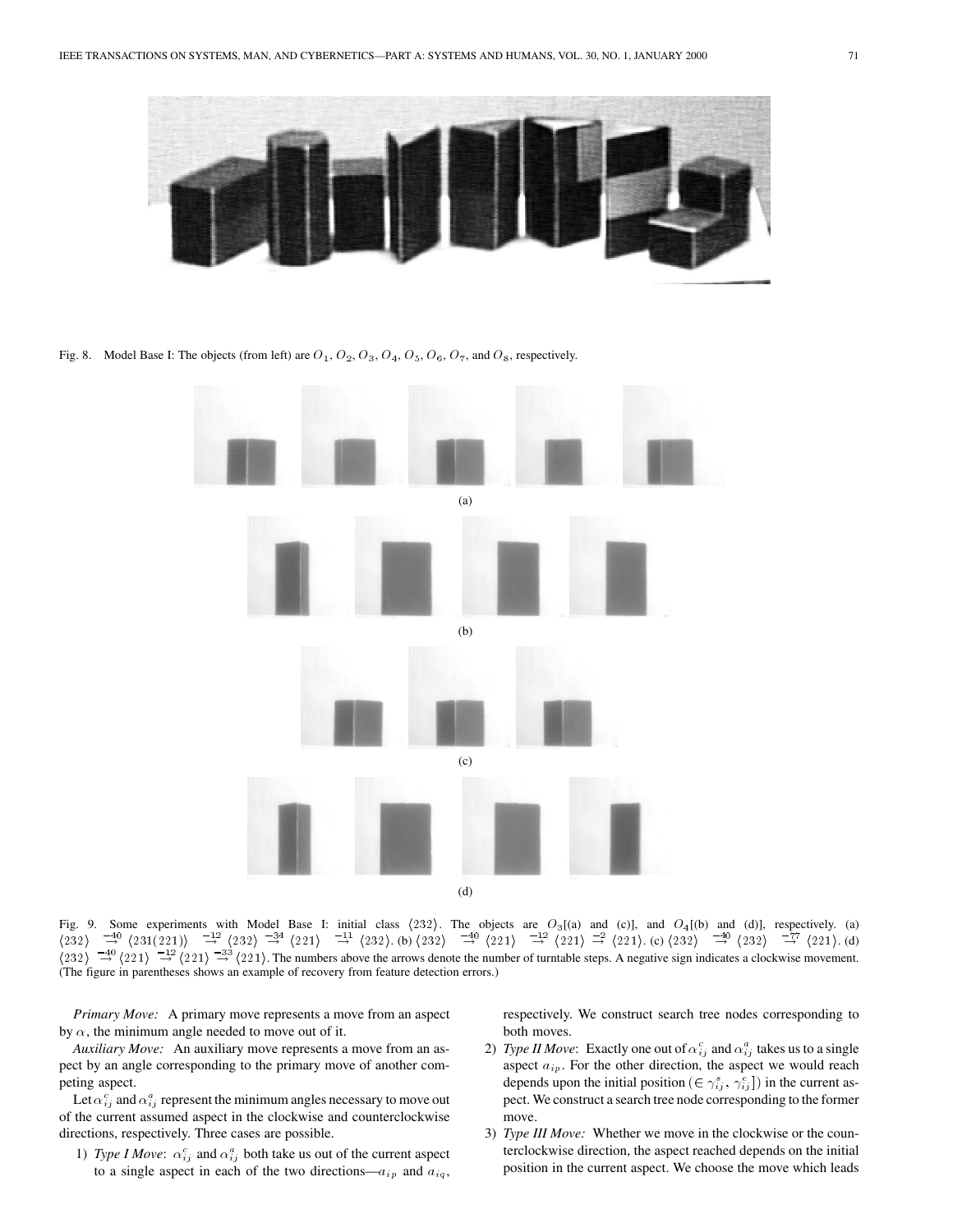

Fig. 10. Some experiments with Model Base I: initial class  $\langle 221 \rangle$ . Primary moves alone (a)  $O_7$ :  $\langle 221 \rangle \rightarrow 23$   $\rightarrow 42$   $\rightarrow 3$   $\langle 423 \rangle$ . (b)  $O_5$ :  $\langle 221 \rangle \rightarrow 24$  $\frac{221}{2}$   $\frac{33}{4}$   $\frac{221}{2}$   $\frac{33}{4}$   $\frac{221}{2}$   $\frac{332}{4}$   $\frac{1221}{2}$   $\frac{123}{4}$   $\frac{123}{4}$   $\frac{123}{4}$   $\frac{123}{4}$   $\frac{123}{4}$   $\frac{123}{4}$   $\frac{123}{4}$   $\frac{123}{4}$   $\frac{123}{4}$   $\frac{123}{4}$   $\frac{123}{4}$   $\frac{12$  $O_5$ :  $\langle 221 \rangle$   $\frac{-77}{-4}$   $\langle 221 \rangle$   $\frac{-72}{-4}$   $\langle 322 \rangle$   $\frac{121}{-4}$   $\langle 232 \rangle$   $\frac{-138}{-4}$   $\langle 232 \rangle$   $\frac{-14}{-4}$   $\langle 232 \rangle$ . The numbers above the arrows denote the number of turntable steps. A negative sign indicates a clockwise movement.

us to the side with the largest angular range possible in any reachable aspect.

We expand a nonleaf node by generating child nodes corresponding to primary moves for all competing aspects in its aspect list. We can also generate additional child nodes by considering auxiliary moves. We assign a code to each move, a higher code to a less preferred move. We assign a code 0 to Types I and II primary moves and 1 to Type II auxiliary moves. Type III primary moves get a code of 2, and Type III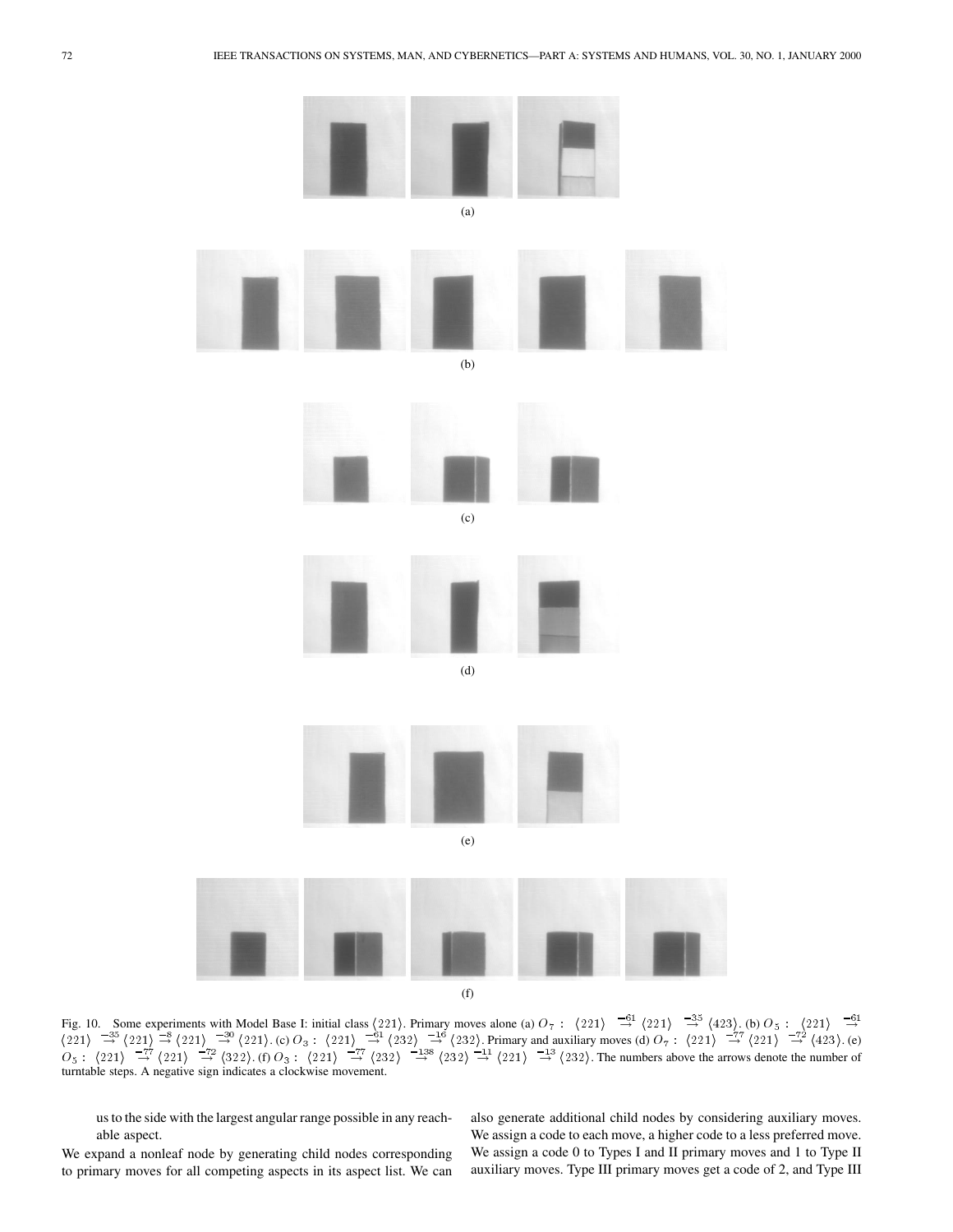

Fig. 11. Variation of object probabilities: two examples (see text).



Fig. 12. Model Base II: The objects (in row major order) are heli<sub>-1</sub>, heli<sub>-2</sub>, plane 1, plane 2, plane 3, plane 4, and biplane.

TABLE I THE AVERAGE NUMBER OF MOVES FOR A GIVEN NUMBER OF COMPETING ASPECTS

|                   | Model Base I: Polyhedral Objects |                                   |  |  |  |  |  |  |
|-------------------|----------------------------------|-----------------------------------|--|--|--|--|--|--|
| Number of         | Average number of observations   |                                   |  |  |  |  |  |  |
| Competing Aspects |                                  | Primary Moves   Pri. & Aux. Moves |  |  |  |  |  |  |
| 5                 | 2.00                             | 2.50                              |  |  |  |  |  |  |
| 17                | 3.09                             | 3.07                              |  |  |  |  |  |  |
| 18                | 4.00                             | 3.38                              |  |  |  |  |  |  |
|                   | Model Base II: Aircraft Models   |                                   |  |  |  |  |  |  |
| Number of         |                                  | Average number of observations    |  |  |  |  |  |  |
| Competing Aspects |                                  | Primary Moves   Pri. & Aux. Moves |  |  |  |  |  |  |
|                   | 2.00                             | 2.00                              |  |  |  |  |  |  |
| 5                 | 2.00                             | 2.09                              |  |  |  |  |  |  |
|                   | 2.00                             | 2.00                              |  |  |  |  |  |  |
| 9                 | 2.00                             | 2.00                              |  |  |  |  |  |  |
| 10                | 2.67                             | 2.67                              |  |  |  |  |  |  |









(d)

(e)

Fig. 13. Experiments with the initial class as  $\langle 332 \rangle$ . (a) biplane:  $\langle 332 \rangle$   $\rightarrow$   $\rightarrow$  $\langle 420 \rangle$ . (b) plane\_1:  $\langle 342(332) \rangle \stackrel{-26}{\rightarrow} \langle 410 \rangle$ . (c) plane\_1:  $\langle 332 \rangle \stackrel{-26}{\rightarrow} \langle 410 \rangle$ . (d) heli\_1:  $\langle 332 \rangle \stackrel{-26}{\rightarrow} \langle 540 \rangle$ . (e) heli\_2:  $\langle 332 \rangle \stackrel{-26}{\rightarrow} \langle 510 \rangle \stackrel{-12}{\rightarrow} \langle 510 \rangle$ . (The figure in parentheses shows an example of recovery from feature detection errors.) In each of these cases, the results for planning with primary moves alone, and those for both primary and auxiliary moves are identical.

auxiliary moves, 3. The weight associated with a node is  $4^i$  ·  $Code$ , where  $i$  is the depth of the node in the search tree. We use three levels of filtering to determine the best leaf node. First, we consider those on a path from the most probable aspect(s) corresponding to the previously observed node. Among these, we consider those having paths of least weight. From these, we finally select one with the minimum total movement.

# *A. The Planning Process and Object Recognition*

In our object identification algorithm, aspect and object probabilities are initialized to their *a priori* values. We use our class identification algorithm (Section III-A) to identify the class corresponding to this view of the object. It then calculates the *a posteriori* object probabilities. If the probability of some object is above a predetermined threshold, then the algorithm declares that object as being present and exits. Else, the algorithm initiates the search process to get the best distinguishing move to resolve the ambiguity associated with this view. It then decides on the best move and takes the next view. All the above steps starting at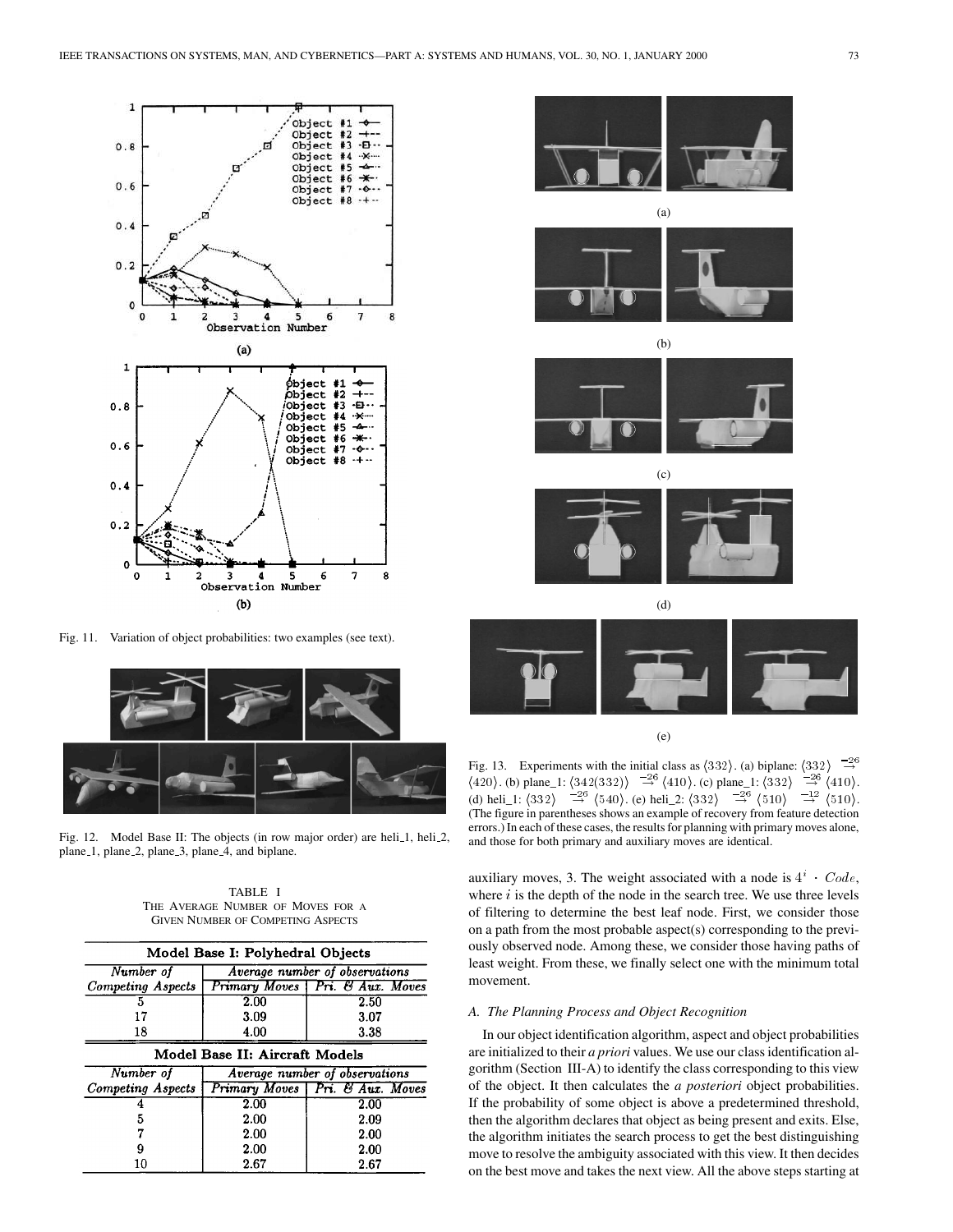

Fig. 14. Experiments with the initial class as  $\langle 411 \rangle$ . Primary moves alone (a) plane\_2:  $\langle 411 \rangle$   $\longrightarrow^{\text{48}}$   $\langle 114 \rangle$ . (b) plane\_2:  $\langle 411 \rangle$   $\longrightarrow^{\text{48}}$   $\langle 114 \rangle$ . (c) plane\_1:  $\langle 411 \rangle$   $\longrightarrow^{\text{48}}$   $\langle 332 \rangle$ . Primary and auxiliary moves (d) plane 2:  $\langle 411 \rangle$   $\longrightarrow^{\text{49}}$  $\langle 411 \rangle$   $\rightarrow$   $\langle 332 \rangle$ . Primary and auxiliary moves (d) plane\_2:  $\langle 411 \rangle$  $\langle 114 \rangle$ . (e) plane\_2:  $\langle 411 \rangle \stackrel{-61}{\rightarrow} \langle 215(214) \rangle$ . (f) plane\_1:  $\langle 411 \rangle \stackrel{-61}{\rightarrow} \langle 332 \rangle$ . (The figure in parentheses shows an example of recovery from feature detection errors.)

the class identification phase are repeated. Fig. 7 presents our overall object identification algorithm in detail. Fig. 3 shows the interaction of the next view planning part with the rest of the system.

Search tree node expansion is always finite due to the following reasons: the number of aspects is finite, and no aspect is repeated along a search tree path. Further, even if competing objects have the same aspects, search tree expansion stops when the total movement along a path is 360 . Primary moves eliminate redundant image processing operations, while auxiliary moves enable better aspect resolution. Our planning scheme is global—its reactive nature incorporates all previous movements and observations both in the probability calculations (Section III-B) as well as in the planning process. Our robust class recognition algorithm can recover from many feature detection errors at the class recognition phase itself (Section III-A-2). If the view indeed corresponds to the most probable aspect at a particular stage, then our search process using primary and auxiliary moves is guaranteed to perform aspect resolution and uniquely identify the object in the following step, assuming no feature detection errors. Even if the view does not correspond to the most probable aspect, the list of possible aspects a view could correspond to is refined at each observation stage. The planning process is initiated with the new aspect list. This illustrates the reactive nature of our planning strategy.

Assuming no feature detection errors, our algorithm is guaranteed to succeed except in three cases. The first is for objects with the same aspect structure (i.e., the layout of classes in the aspect graph) but different aspect angles. Further, our strategy does not handle the case when the aspect angles are greater than or equal to  $180^\circ$ . Fig. 5(b) shows an example of the third case. Let us suppose that we have to move counterclockwise. Let  $\psi$  denote the angular extent of the smallest aspect observed so far. The current viewpoint lies in this angular range. Let  $a_{i,j+1}$  be a unique aspect for the assumed object. The counterclockwise movement will be by an angle  $\psi + \omega$ . If  $\psi + \omega > \theta_{ij+1}$ , we may miss this unique aspect altogether.

## *B. Bounds on the Number of Observations*

It is instructive to consider bounds on  $T_{avg}(n)$ , the number of observations required to disambiguate between a set of  $n$  aspects (corresponding to the initially observed class). For a simple case to serve as a benchmark, let us assume the number of aspects reachable from any aspect as 1, and no movement or image processing errors. We also assume no errors in either movement or image processing. We choose a move that partitions the initial aspect set into more than one equivalence class. If the size of the aspect list in one such equivalence class is j, the expected additional number of observations is  $T_{avg}(j)$ , where  $j \in [1, n]$ . We have  $T_{avg}(n) = 1 + (\sum_{j=1}^{n-1} T_{avg}(j))/(n-1)$ , and  $T_{avg}(1) = 1$ . By induction, we can show that  $T_{avg}(n) = O(\log_e n)$ .

## V. RESULTS AND DISCUSSION

Our experimental setup has a camera connected to a MATROX image processing card and a stepper motor-controlled turntable. The turntable moves by 200 steps to complete a  $360^\circ$  movement. We use simple and robust features with low feature extraction cost, compared to systems using complex features (e.g., [8] uses volumetric primitives).

We have experimented extensively with two object sets as model bases. We have chosen such objects in our model base that most of them have more than one view in common. The list of possible aspects associated with one initial view is quite large. Our experiments have been with both strategies—to have primary moves alone, and both primary and auxiliary moves for expanding the search tree node corresponding to an observation.

*1) Polyhedral Objects:* We use as features, the number of horizontal and vertical lines  $(\langle hv \rangle)$ , and the number of nonbackground segmented regions in an image  $(\langle r \rangle)$ . We represent a class as  $\langle hvr \rangle$ . We use a Hough transform-based line detector [12]. For getting the number of regions in the image, we perform sequential labeling (connected components: pixel labeling) [12] on a thresholded gradient image. We have chosen this model base so that most objects have more than one view in common—the degree of ambiguity associated with a view is very large. Fig. 8 shows the objects in this model base. Figs. 9 and 10 show some experiments with the objects in the first model base. For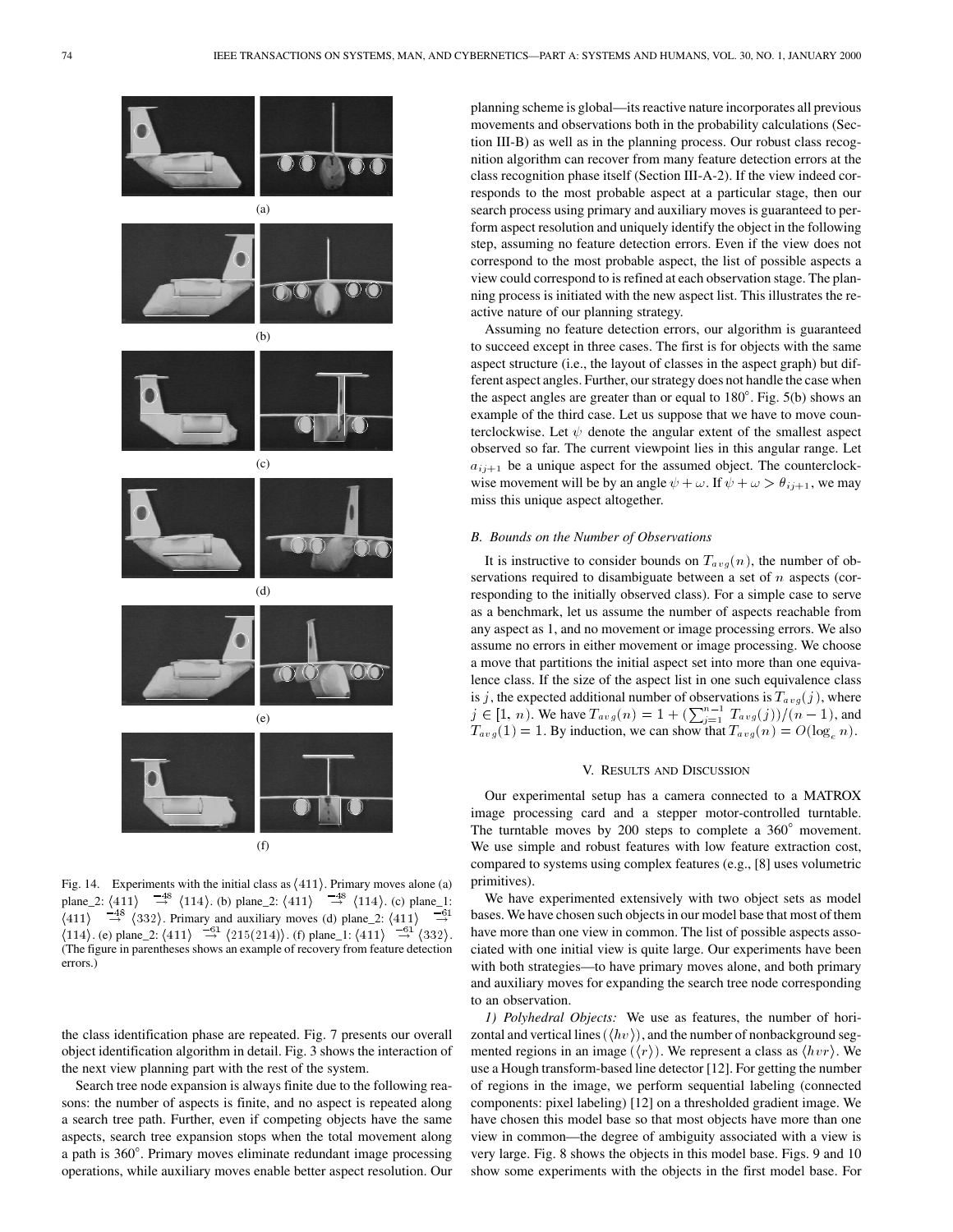

Fig. 15. Experiments with the initial class as  $\langle 410 \rangle$ . Primary moves alone (a) plane\_1:  $\langle 410 \rangle$   $\rightarrow$   $^{28}$   $\langle 411 \rangle$ . (b) plane\_1:  $\langle 410 \rangle$   $\rightarrow$   $^{28}$   $\langle 411 \rangle$ . (c) plane\_4:  $\langle 410 \rangle$   $\longrightarrow^{\sim}$   $\langle 212 \rangle$ . Primary and auxiliary moves (d) plane\_1:  $\langle 410 \rangle$  $\langle 411 \rangle$ . (e) plane\_1:  $\langle 410 \rangle \stackrel{-38}{\rightarrow} \langle 411 \rangle$ . (f) plane\_4:  $\langle 410 \rangle \stackrel{-38}{\rightarrow} \langle 212 \rangle$ .

Fig. 9, the initial class observed in each case is  $\langle 232 \rangle$ , while it is  $\langle 221 \rangle$ in Fig. 10. We make the following observations.

*2) Primary and Auxiliary Moves:* In most cases, the number of image processing steps required is less in the latter case compared to the former. When memory and search times are limited, the planning process may use primary moves alone. An interesting case is observed in Fig. 10(c) and (f)—an opportunistic case when the number of steps with primary moves is less than the one with both primary and auxiliary moves. At step 2, the move planned was not for the aspect eventually observed in step 3. Due to the move, however, the sequence of moves turns out to be unique for object  $O_3$ .

*3) Ordering of Feature Detectors:* The third image in Fig. 9(a) shows advantage of our scheduling of feature detectors. The line detector reports the feature-class present to be  $\langle 23 \rangle$ . For the objects in our model base, this could correspond to classes  $\langle 232 \rangle$  and  $\langle 233 \rangle$ . Our probability calculations account for the movement taken around the object. The probability of class  $\langle 232 \rangle$  for the movement made so far exceeds the class probability threshold (0.87). Hence, the system does not need to use the other feature detector.

*4) Recovering from Feature Detection Errors:* The second image in Fig. 9(a) shows a situation where the system recovers from an error in the feature detection process. Due to the thresholds we use, the correct class is  $\langle 221 \rangle$ . The line detector, however, reports the probabilities of classes  $\langle 221 \rangle$  and  $\langle 231 \rangle$  as 0.004 and 0.856, respectively. The probability of no class is above the threshold. The other feature detector is now scheduled, which reports the number of regions to be 1. The probability calculations of (3) result in the probabilities of the two as 0.997 and 0.002, respectively.

*5) Variation of Object Probabilities:* Fig. 11 shows the variation in object probabilities with each observation. The two cases shown here are for the moves in Fig. 9(a) and Fig. 10(b). The latter shows an interesting case. Aspects belonging to class  $\langle 221 \rangle$  occupy a large extent for object  $O_4$ . The sequence of moves until observation 3 could correspond to  $O_4$ ,  $O_5$ ,  $O_6$ , and  $O_7$  with probabilities 0.877, 0.102, 0.014, and 0.007, respectively. The reactive nature of our strategy ensures a correct and progressively refined aspect list corresponding to each observation (sizes: 17, 8, 6, 4, and 1, respectively). The move leading to observation 4 reduces the number of competing aspects from 6 to 4. The aspects, the angular extents possible within the aspects and hence, their probabilities depend upon the sequence of moves from the initial viewpoint. The probabilities of  $O_4$  and  $O_5$  are 0.740 and 0.225, respectively. The sequence of moves leading to observation 5 is unique only for  $O_5$ , identifying it uniquely.

*6) Some Sample Search Tree Details:* We now consider some cases in detail. For each row in Fig. 9, the initial view could have come from 18 aspects belonging to objects in our model base and for Fig. 10, the corresponding number is 17. For the strategy involving primary moves alone, the total number of search tree nodes generated for Figs. 9(a) and  $(b)$ ,  $10(a)$  and  $(b)$  are 53, 48, 34, and 48, respectively. For the strategy involving both primary and auxiliary moves [Fig. 9(c) and (d), Fig. 10(d) and (e)], the corresponding numbers are 324, 279, 127, and 127, respectively. Let us consider Fig. 10(e). The algorithm plans a move of 77 steps. The second observation reports the number of aspects possible as 6. The next move by 72 steps corresponds to a unique aspect.

*7) Average Number of Observations for a Given Number of Competing Aspects:* The upper part of Table I gives an idea of the average number of observations for a given number of competing aspects for the experiments with the first model base. The average is computed over 46 experiments.

# *A. Experiments with Model Base II*

*Aircraft Models:* We use the number of horizontal and vertical lines  $(\langle hv \rangle)$ , and the number of circles  $(\langle c \rangle)$  as features. We represent a class as  $\langle h v c \rangle$ . We use Hough transform-based line and circle detectors [12]. We have chosen this relatively feature-rich model base to demonstrate the effectiveness of our system using simple features and multiple views. Fig. 12 shows the objects in this model base.

For most of the 58 experiments (Figs. 13–15), the number of observations required with primary moves alone, is the same as that considering auxiliary moves also.

This can be attributed to the lower degree of uncertainty associated with a view for an object in this model base (a maximum of ten), compared to that for the first (18). The second images in Fig. 14(a), (b), and (d) show cases where the system does not need to use the second feature detector. In the first image in Fig. 13(b), due to the shadow of the wing on the fuselage of the aircraft, the feature detector detects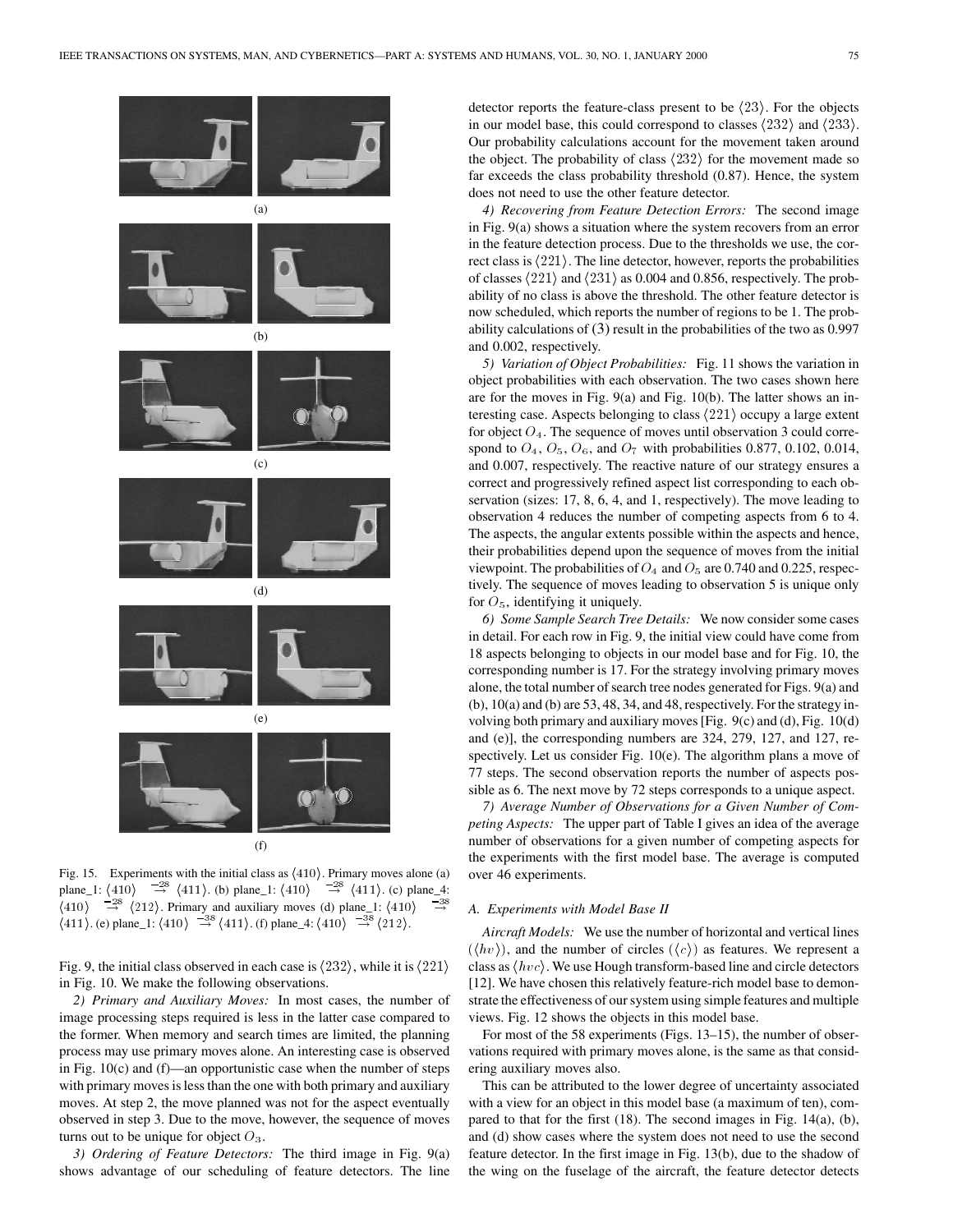four vertical lines instead of three, the correct number. Our recovery mechanism (Section III-A-2) corrects this error. For the experiments shown in Fig. 14, the number of search tree nodes constructed for primary moves alone is 14, whereas the corresponding number for both primary and auxiliary moves is 125. The corresponding numbers for the experiments in Fig. 15 are 14 and 41, respectively.

## VI. CONCLUSIONS

This paper presents an integrated approach for the recognition of an isolated 3-D object through on-line next view planning using probabilistic reasoning. Our knowledge representation scheme facilitates planning by exploiting the relationships between features, aspects, and object models. The recognition scheme has the ability to correctly identify objects even when they have a large number of similar views. If a feature set is not rich enough to identify an object from a single view, this strategy may be used to identify it from multiple views. We demonstrate that the proposed recognition strategy works correctly even under processing and memory constraints due to the incremental reactive planning strategy. No related work has addressed this problem.

While we use simple features for the purpose of illustration, one may use other features such as texture, color, specularities, and reflectance ratios. Over 100 experiments demonstrate the effectiveness of using simple features and multiple views even on a relatively complex class of objects with a high degree of ambiguity associated with a view of the object. Our experiments show that one may use simple features to recognize objects with complex 3-D shapes (as in Fig. 12).

Major areas for further work include multiple object recognition and searching for an object in a cluttered environment. This would require suitably incorporating occlusion handling techniques (e.g., those in [13]). An extension of this work would take movement errors into account.

#### **REFERENCES**

- [1] P. J. Besl and R. C. Jain, "Three-dimensional object recognition," *ACM Comput. Surv.*, vol. 17, pp. 76–145, Mar. 1985.
- [2] R. T. Chin and C. R. Dyer, "Model based recognition in robot vision," *ACM Comput. Surv.*, vol. 18, pp. 67–108, Mar. 1986.
- [3] A. Zisserman, D. Forsyth, J. Mundy, C. Rothwell, J. Liu, and N. Pillow, "3-D object recognition using invariance," *Artif. Intell.*, vol. 78, pp. 239–288, 1995.
- [4] D. P. Mukherjee and D. Dutta Majumder, "On shape from symmetry," *Proc. Ind. Nat. Sci. Acad.*, vol. A-62, no. 5, pp. 415–428, 1996.
- [5] K. A. Tarabanis, P. K. Allen, and R. Y. Tsai, "A survey of sensor planning in computer vision," *IEEE Trans. Robot. Automat.*, vol. 11, pp. 86–104, Feb. 1995.
- [6] J. Maver and R. Bajcsy, "Occlusions as a guide for planning the next view," *IEEE Trans. Pattern Anal. Machine Intell.*, vol. 15, pp. 76–145, May 1993.
- [7] K. D. Gremban and K. Ikeuchi, "Planning multiple observations for object recognition," *Int. J. Comput. Vis.*, vol. 12, pp. 137–172, Apr. 1994.
- [8] S. J. Dickinson, H. I. Christensen, J. Tsotsos, and G. Olofsson, "Active object recognition integrating attention and view point control," *Comput. Vis. Image Understand.*, vol. 67, pp. 239–260, Sept. 1997.
- [9] S. A. Hutchinson and A. C. Kak, "Planning sensing strategies in a robot work cell with multi-sensor capabilities," *IEEE Trans. Robot. Automat.*, vol. 5, pp. 765–783, Dec. 1989.
- [10] J. J. Koenderink and A. J. van Doorn, "The internal representation of solid shape with respect to vision," *Biol. Cybern.*, vol. 32, pp. 211–216, 1979.
- [11] K. D. Gremban and K. Ikeuchi, "Appearance-based vision and the automatic generation of object recognition programs," in *Three-Dimensional Object Recognition Systems*, A. K. Jain and P. J. Flynn, Eds. Amsterdam, The Netherlands: Elsevier, 1993, pp. 229–258.
- [12] R. M. Haralick and L. G. Shapiro, *Computer and Robot Vision*. Reading, MA: Addison-Wesley, 1992.
- [13] D. Dutta Majumder and K. S. Ray, "Recognition and position determination of partially occluded object for a computer vision system," *J. IETE*, vol. 37, no. 5/6, pp. 419–442, 1991.

# **Fuzzy Critical Path Method Based on Signed Distance Ranking of Fuzzy Numbers**

Jin-Shing Yao and Feng-Tse Lin

*Abstract—***In this paper, we apply a signed distance ranking method for fuzzy numbers to a critical path method for activity-on-edge (AOE) networks. We use signed distance ranking to define ordering simply, which means we can use both positive and negative values to define ordering. The primary result obtained in this paper is the use of signed distance ranking of fuzzy numbers obtaining Properties 3 and 4. We conclude that the fuzzy AOE network is an extension of the crisp AOE network, and thus the fuzzy critical path in a fuzzy AOE network, under some conditions, is the same as the crisp critical path in a crisp AOE network.**

*Index Terms—***Activity-on-edge (AOE) network, critical path method, fuzzy number, signed distance ranking.**

## I. INTRODUCTION

Activity-on-edge (AOE) networks have proved very useful for performance evaluation of some types of projects. This evaluation includes determining certain aspects about the project, e.g., what is the least amount of time in which the project may be completed, and which individual activities should be speeded to reduce overall project length, etc. [2]. Since the activities in an AOE network can be carried out in parallel, the minimum time to complete the project is the length of the longest path from the start of project to its finish. The longest path is the critical path. To identify the critical path, three parameters for each of its activities are determined:

- 1) earliest event time;
- 2) latest event time;
- 3) slack time.

The critical path is the one from the start of project to the finish of project where the slack times are all zeros. The purpose of the critical path method (CPM) is to identify critical activities on the critical path so that resources may be concentrated on these activities in order to reduce project length time. Besides, CPM has proved very valuable in evaluating project performance and identifying bottlenecks. Thus, CPM is a vital tool for the planning and control of complex projects.

The successful implementation of CPM requires the availability of a clear determined time duration for each activity. However, in practical situations this requirement is usually hard to fulfill since many of activities will be executed for the first time. Hence, there is always uncertainty about the time duration of activities in the network planning, leading to the development of fuzzy critical path methods. In developing the fuzzy critical path approach, several approaches have been

Manuscript received February 6, 1999; revised July 24, 1999.

- J.-S. Yao is with the Department of Mathematics, National Taiwan University, Taipei, Taiwan, R.O.C.
- F.-T. Lin is with the Department of Applied Mathematics, Chinese Culture University, Taipei, Taiwan, R.O.C.
	- Publisher Item Identifier S 1083-4427(00)01180-2.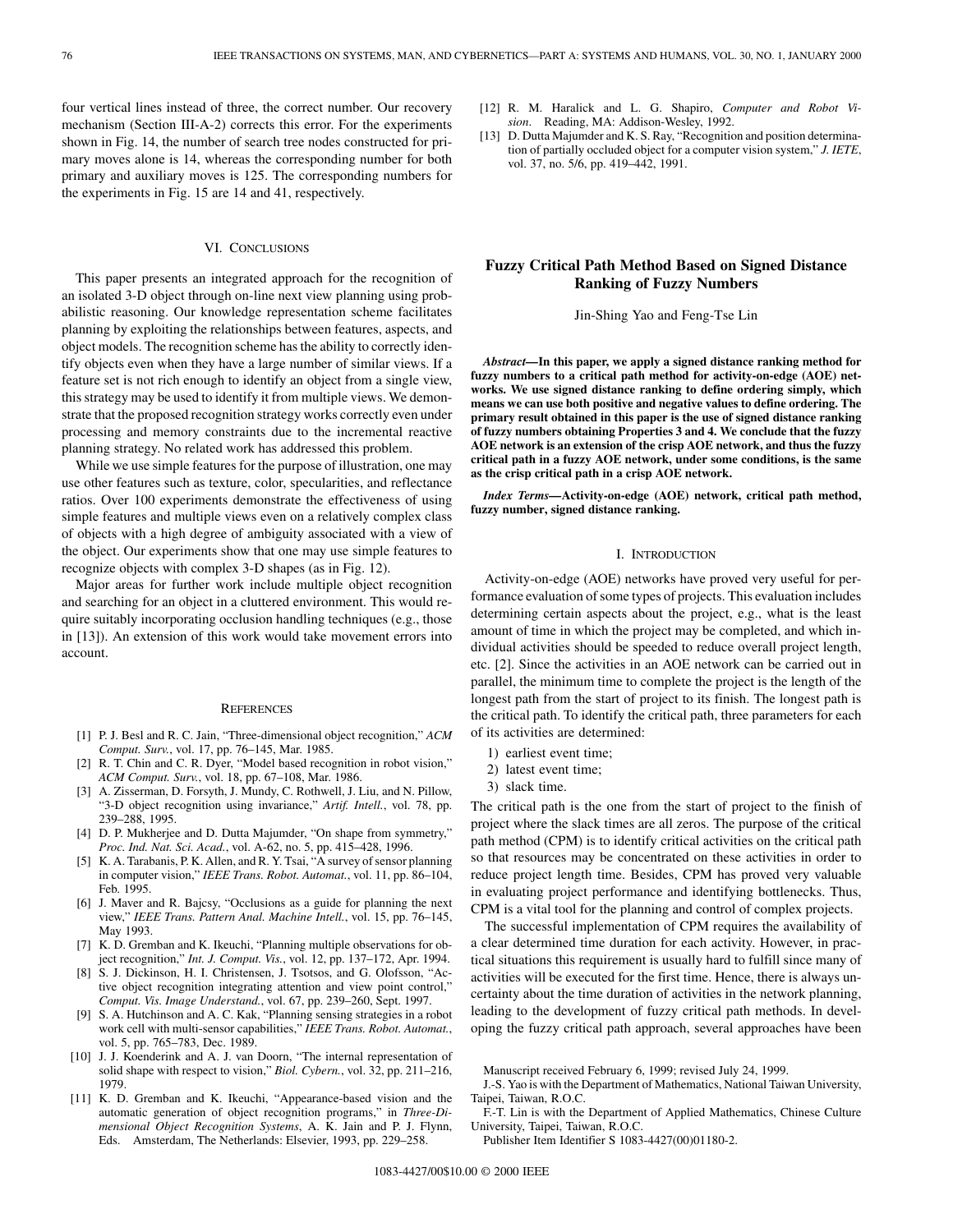proposed over the past years. Gazdik [1] assumes that in a fuzzy network the duration of activities and some other input variables are imprecise and biased, and the imprecision is summarized to four classes. This work proposed a technique called FNET based on a combination of fuzzy sets and the theory of graphs. The membership function expressing the activity duration time for FNET depends on such diverse factors as expert opinions; the availability of means of production, materials, or staff; and personal experience. The task is then to simulate quasideterministic outcomes of a process based on those imprecise or subjectively biased input data. An extension of FNET was proposed by Nasution [4]. In this paper, it is shown that fuzzy numbers can be exploited further in the network. This is to be done by first introducing an interactive fuzzy subtraction in the backward calculations; then observing that if time were represented by fuzzy numbers only the nonnegative times should be taken into account, since the negative times have no physical meaning. Based on these two assumptions, it is possible to obtain the latest allowable event time and the slack of each event in the network. Therefore, with this approach CPM can be generalized by accepting imprecise, fuzzy data for the duration of the activities. Since FNET never uses any method for ranking fuzzy numbers, some assumptions are required for the fuzzy numbers to facilitate this fuzzy CPM.

In this paper, we propose a method for ranking fuzzy numbers without the need for any assumptions. We use signed distance ranking to define ordering simply, which means we can use both positive and negative values to define ordering. The signed distance we use here has some properties very similar to those signed distances introduced in real numbers. We use signed distance for ranking fuzzy numbers, and then applying it to CPM. Therefore, our work is quite different from the previous methods proposed in the literature [1], [4].

The paper is organized as follows. Section II outlines the preliminaries, in which we consider the definition of a signed distance ranking system for fuzzy numbers. In Section III, we list some definitions of the AOE network and give an example to explain crisp CPM. Then, we make the AOE fuzzy network by using fuzzy numbers and then eliminate its fuzziness by using signed distance ranking for fuzzy numbers to construct the AOE network in the fuzzy sense. The results are listed in Properties 3 and 4. Finally, the concluding remarks of the paper are stated in Section IV.

## II. PRELIMINARIES

For a fuzzy critical path method, all pertinent definitions of fuzzy sets are given below.

*Definition 1—Fuzzy Point:* Let  $\tilde{b}_1$  be a fuzzy set on  $R = (-\infty, \infty)$ . It is called a fuzzy point if its membership function is

$$
\mu_{\tilde{b}_1}(x)=\begin{cases} 1,&x=b\\ 0,&x\neq b. \end{cases} \eqno{(1)}
$$

*Definition 2—Level*  $\lambda$  *Fuzzy Interval:* Let  $[a_{\lambda}, b_{\lambda}]$  be a fuzzy set on  $R = (-\infty, \infty)$ . It is called a level  $\lambda$  fuzzy interval,  $0 \leq \lambda \leq 1$ , if its membership function is

$$
\mu_{[a_{\lambda},b_{\lambda}]}(x) = \begin{cases} \lambda, & a \le x \le b \\ 0, & \text{otherwise.} \end{cases}
$$
 (2)

*Definition 3—Fuzzy Numbers:* Let A~ be a fuzzy set on  $R = (-\infty, \infty)$ . It is called a fuzzy number, if its membership function is

$$
\mu_{\tilde{A}}(x) = \begin{cases}\n\frac{x-a}{b-a}, & a \leq x \leq b \\
\frac{c-x}{c-b}, & b \leq x \leq c \\
0, & \text{otherwise,} \n\end{cases}
$$
\n(3)

where  $a < b < c$ . In addition, we let the family of all fuzzy numbers be denoted by  $F_N = \{(a, b, c) | \forall a < b < c, a, b, c \in R\}$ . In particular, the fuzzy number  $(a, b, c)$  will be regarded as the degenerated case of the fuzzy point  $(b, b, b) = b_1$ , if  $a = c = b$ .

Before defining the ranking of fuzzy numbers on  $F_N$  as in Yao and Wu [5], we should first consider the definition of the signed distance on R.

Definition 4—The Signed Distance: We define  $d^*(b, 0) = b$  when  $b, 0 \in R$ .

*Remark 1:* Geometrically,  $0 < b$  means that b lies to the right of the origin 0 and the distance between b and 0 is denoted by  $b = d^*(b, 0)$ . Similarly,  $b < 0$  means that b lies to the left of 0 and the distance between b and 0 is denoted by  $-b = -d^*(b, 0)$ . Therefore,  $d^*(b, 0)$  denotes the signed distance of b, which is measured from 0.

Let  $A = (a, b, c) \in F_N$ . From (3) we know the  $\alpha$ -cut of A is  $A(\alpha)=[A_L(\alpha), A_R(\alpha)], 0 \leq \alpha \leq 1$ , where  $A_L(\alpha) = a + (b - a)\alpha$ is the left endpoint of the  $\alpha$ -cut and  $A_R(\alpha) = c - (c - b)\alpha$  is the right endpoint of the  $\alpha$ -cut.

Fig. 1 shows that  $P'$  and  $Q'$  are the signed distances measured from the origin 0,  $0 \leq \alpha \leq 1$ . From Definition 4, we find the signed distance of P' is  $d^*(A_L(\alpha),0) = A_L(\alpha)$  and also that of  $Q'$  is  $d^*(A_R(\alpha), 0) = A_R(\alpha)$ . Hence, the signed distance of interval  $[A_L(\alpha), A_R(\alpha)]$ , which is measured from the origin 0, is defined as

$$
d^*([A_L(\alpha), A_R(\alpha)], 0)
$$
  
=  $\frac{1}{2}[d^*(A_L(\alpha), 0) + d^*(A_R(\alpha), 0)]$   
=  $\frac{1}{2}[a + c + (2b - a - c)\alpha]$ 

where  $0 \leq \alpha \leq 1$ . In addition, for each  $\alpha \in [0, 1]$ , because the intervals  $[A_L(\alpha), A_R(\alpha)]$  and  $[A_L(\alpha), A_R(\alpha)]$  have a one-to-one mapping (Fig. 1), therefore, we can define the signed distance of  $[A_L(\alpha)_\alpha, A_R(\alpha)_\alpha]$ , which is measured from  $\tilde{0}_1$  (y-axis), as

$$
d([A_L(\alpha)_\alpha, A_R(\alpha)_\alpha], \tilde{0}_1) = \frac{1}{2}[a+c+(2b-a-c)\alpha].
$$

Notice that the function  $\alpha$  is continuous over the interval where  $0 \leq$  $\alpha \leq 1$ . Consequently, we can use the method of integration as an explanatory tool for obtaining the mean value of the signed distance.

*Definition 5—Signed Distance of A:* Let  $\overline{A} = (a, b, c) \in F_N$ . Then,  $d(A, \hat{0}_1)$  is the signed distance of A, which is measured from  $0<sub>1</sub>$  (y-axis) as defined by

$$
d(\tilde{A}, \tilde{0}_1) = \int_0^1 d([A_L(\alpha)_\alpha, A_R(\alpha)_\alpha], \tilde{0}_1) \, d\alpha = \frac{1}{4}(2b + a + c).
$$

Note that if  $A = (a, a, a) = \tilde{a}_1$ , then  $d(\tilde{a}_1, \tilde{0}_1) = a$ .

*Definition 6—The Ranking:* For  $A, B \in F_N$ , we define the following rankings on  $F_N$ 

$$
\tilde{A} \prec \tilde{B} \text{ iff } d(\tilde{A}, \tilde{0}_1) < d(\tilde{B}, \tilde{0}_1) \\
\tilde{A} \approx \tilde{B} \text{ iff } d(\tilde{A}, \tilde{0}_1) = d(\tilde{B}, \tilde{0}_1).
$$

From [3] and [6] we have the following properties of binary operations. *Property 1:* For  $A = (a, b, c)$  and  $B = (p, q, r) \in F_N$ , we have

1) 
$$
\tilde{A} \oplus \tilde{B} = (a + p, b + q, c + r)
$$
  
\n2)  $\tilde{A} \oplus \tilde{B} = (a - r, b - q, c - p)$ .  
\nProperty 2: For  $\tilde{A} = (a, b, c)$  and  $\tilde{B} = (p, q, r) \in F_N$ , we have  
\n1)  $d(\tilde{A} \oplus \tilde{B}, \tilde{0}_1) = d(\tilde{A}, \tilde{0}_1) + d(\tilde{B}, \tilde{0}_1)$   
\n2)  $d(\tilde{A} \oplus \tilde{B}, \tilde{0}_1) = d(\tilde{A}, \tilde{0}_1) - d(\tilde{B}, \tilde{0}_1)$ .

*Proof:* From Property 1 and Definition 5, we obtain Property 2.

## III. FUZZY CRITICAL PATH METHOD

In this section, we begin with some definitions of AOE networks and also with an example to explain the crisp CPM. Next, we present a procedure based on signed distance ranking of fuzzy numbers, to obtain the fuzzy CPM.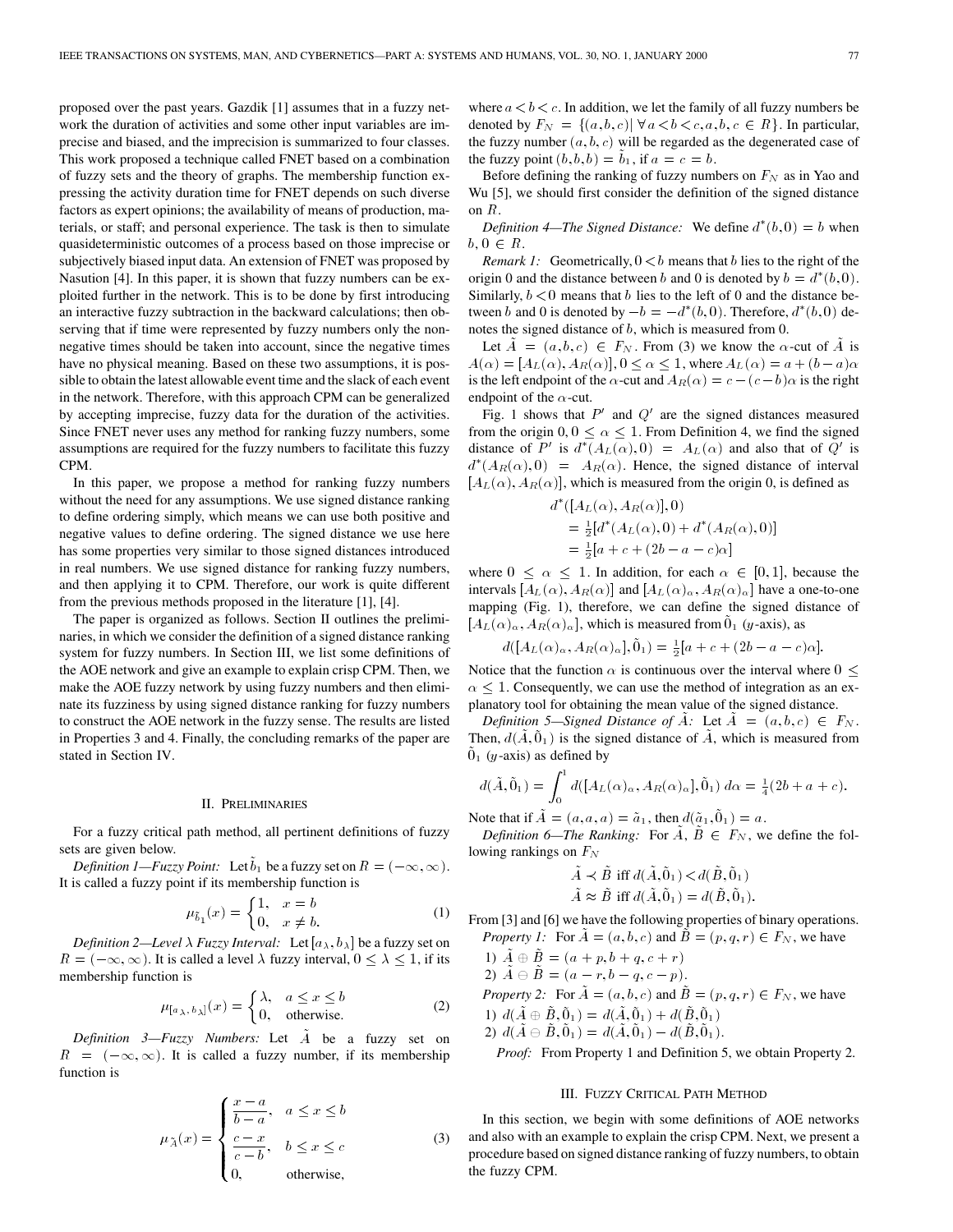

Fig. 1. The  $\alpha$ -cut of fuzzy number  $\overline{A}$ .



Fig. 2. Crisp AOE network  $N = (V, A, T)$ .

#### *A. CPM in Crisp Case*

An AOE network is a directed acyclic graph in which the vertices represent events and the edges represent project activities or tasks to be performed on a project [2]. Formally, an AOE network is represented by  $N = (V, A, T)$ . Let  $V = \{v_1, v_2, \dots, v_n\}$  be a set of vertices representing a set of events, where  $v_1$  is the start of the project,  $v_n$  is its completion, and  $A \subset V \times V$  is the set of directed edges connecting the vertices. The tasks to be performed on the project are represented by directed edges. For each activity  $b \in A$ , a magnitude  $t_b \in T$  is defined, where  $t_b$  is the time required for the completion of activity  $b$ [1], [4].

*Example 1:* Finding a crisp critical path in an AOE network,  $N =$  $(V, A, T)$ .

Fig. 2 is an example of an AOE network for a hypothetical project with seven events and ten tasks or activities. Let  $V = \{v_j = j - 1 | j = 1, 2, \dots, 7\}$  be the set of seven events; A  $= \{ (v_1, v_2), (v_1, v_3), (v_1, v_4), (v_2, v_3), (v_3, v_4), (v_2, v_5), (v_3, v_6),$  $(v_4, v_6)$ ,  $(v_5, v_6)$ ,  $(v_6, v_7)$ } be the set of ten activities; and  $T =$  $\{t_{v_1v_2},\,t_{v_1v_3},\,t_{v_1v_4},\,t_{v_2v_3},\,t_{v_3v_4},\,t_{v_2v_5},\,t_{v_3v_6},\,t_{v_4v_6},\,t_{v_5v_6},\,t_{v_6v_7}\}$ be the number associated with each activity representing the time needed to perform that activity, where  $t_{v_1 v_2} = t_{01} = 3$ ,  $t_{v_1 v_3} = t_{02}$  $= 4$ ,  $t_{v_1 v_4} = t_{03} = 6$ , etc. Thus, the activity  $(v_1, v_2)$  requires three days, whereas  $(v_1, v_3)$  requires four days. Usually, these times are only estimates. The critical path of this network is  $(v_1, v_2)$ ,  $(v_2, v_3)$ ,  $(v_3, v_4), (v_4, v_6), (v_6, v_7).$ 

In an AOE network,  $N = (V, A, T)$ , where  $V = \{v_1, v_2, \dots, v_n\}$ . Let  $t_{v_i v_j}$  be the processing time for each activity  $(v_i, v_j)$ . We define the earliest event time for event  $v_i$  and the latest event time for event  $v_j$ as  $t_{Ev_i}$  and  $t_{Lv_j}$ , respectively. Assume that the values of  $t_{v_i v_j}$ ,  $t_{Ev_i}$ , and  $t_{Lv_j}$  are already known. From Fig. 3 we see that  $t_{Ev_j}$  and  $t_{Lv_j}$ , representing the earliest event time for event  $v_j$  and the latest event time for event  $v_i$ , satisfy the following equations:

$$
t_{Ev_j} = t_{Ev_i} + t_{v_i v_j} \tag{4}
$$

$$
t_{Lv_i} = t_{Lv_j} - t_{v_iv_j}.\tag{5}
$$

Also, let  $T_{v_i v_j}$  be the total available time for activity  $(v_i, v_j)$ . We obtain

$$
T_{v_i v_j} = t_{L v_j} - t_{E v_i}.\tag{6}
$$



Fig. 3. Diagram of  $t_{v_i v_j}, t_{E v_i}, t_{L v_i}, t_{E v_j}, t_{L v_j},$  and  $T_{v_i v_j}$  in  $N = (V, A, T).$ 



Fig. 4. A triangular fuzzy number  $\bar{t}_{v_2v_3}$ .

Let  $D_i = \{v_i | v_i \in V \text{ and } (v_i, v_j) \in A\}$  be a set of events obtained from event  $v_j \in V$  such that  $(v_i, v_j) \in A$  and  $v_i < v_j$ . In Example 1, for instance, if  $v_i = v_4 (= 3)$  then  $D_4 = \{v_i | v_i \in V \text{ and } (v_i, v_4) \in$  $A = \{v_1, v_3\} = \{0, 2\}$ . Clearly, from Fig. 3, we can obtain  $t_{Ev_i}$  for event  $v_i$  by using the following equations:

$$
t_{Ev_j} = \max_{v_i \in D_j} [t_{Ev_i} + t_{v_i v_j}]
$$
 and  $t_{Ev_1} = t_{Lv_1} = 0.$  (7)

Similarly, let  $E_i = \{v_j | v_j \in V \text{ and } (v_i, v_j) \in A\}$  be a set of events obtained from event  $v_i \in V$ , such that  $(v_i, v_j) \in A$  and  $v_i < v_j$ . For instance in Example 1, if  $v_i = v_3 (= 2)$  then  $E_3 = \{v_j | v_j \in V \text{ and }$  $(v_3, v_j) \in A$ } = { $v_4, v_6$ } = {3, 5}. Then, we obtain  $t_{Lv_i}$  for event  $v_i$ by using the following equations:

$$
t_{Lv_i} = \min_{v_j \in E_i} [t_{Lv_j} - t_{v_i v_j}] \quad \text{and} \quad t_{Lv_n} = t_{Ev_n}.
$$
 (8)

Finally, when

$$
T_{v_i v_j} = t_{v_i v_j}, \text{ i.e., } t_{L v_j} = t_{E v_i} + t_{v_i v_j}
$$
 (9)

we conclude that activity  $(v_i, v_j)$  is definitely on the critical path of the crisp network.

## *B. Fuzzy CPM Based on Signed Distance Ranking of Fuzzy Numbers*

As noted earlier in this section, for each activity  $(v_i, v_j)$ , we assume that the values of  $t_{v_i v_j}$ ,  $t_{Ev_i}$ , and  $t_{Lv_j}$  are already known and  $t_{Ev_i}$ ,  $t_{Lv_i}$ , and  $T_{v_i v_j}$  can be obtained from (7), (8), and (6), respectively. However, this assumption may cause severe difficulties in practice. Therefore, here we consider  $t_{v_i v_j}$  is only an estimate and is imprecise. Thus, we make  $t_{v_i v_j}$  fuzzy by using the following triangular fuzzy number (Fig. 4)

$$
\tilde{t}_{v_i v_j} = (t_{v_i v_j} - \Delta_{v_i v_j 1}, t_{v_i v_j}, t_{v_i v_j} + \Delta_{v_i v_j 2}),
$$
  

$$
0 < \Delta_{v_i v_j 1} < t_{v_i v_j}, \quad 0 < \Delta_{v_i v_j 2}.
$$
 (10)

By Definition 5, we have  $d(\tilde{t}_{v_i v_j}, \tilde{0}_1) = t_{v_i v_j} + \frac{1}{4} (\Delta_{v_i v_j 2} - \Delta_{v_i v_j 1}).$ It is the signed distance of  $\tilde{t}_{v_iv_j}$  measured from  $\tilde{0}_1$ . Since  $d(\tilde{t}_{v_iv_j}, \tilde{0}_1)$  $= \frac{1}{4}(3t_{v_iv_j} + \Delta_{v_iv_j2}) + \frac{1}{4}(t_{v_iv_j} - \Delta_{v_iv_j}) > 0$ , we conclude that  $d(\tilde{t}_{v_i v_j}, \tilde{0}_1)$  is a positive distance between  $\tilde{t}_{v_i v_j}$  and  $\tilde{0}_1$ . In other words, the processing time is measured from the origin 0. Thus, we define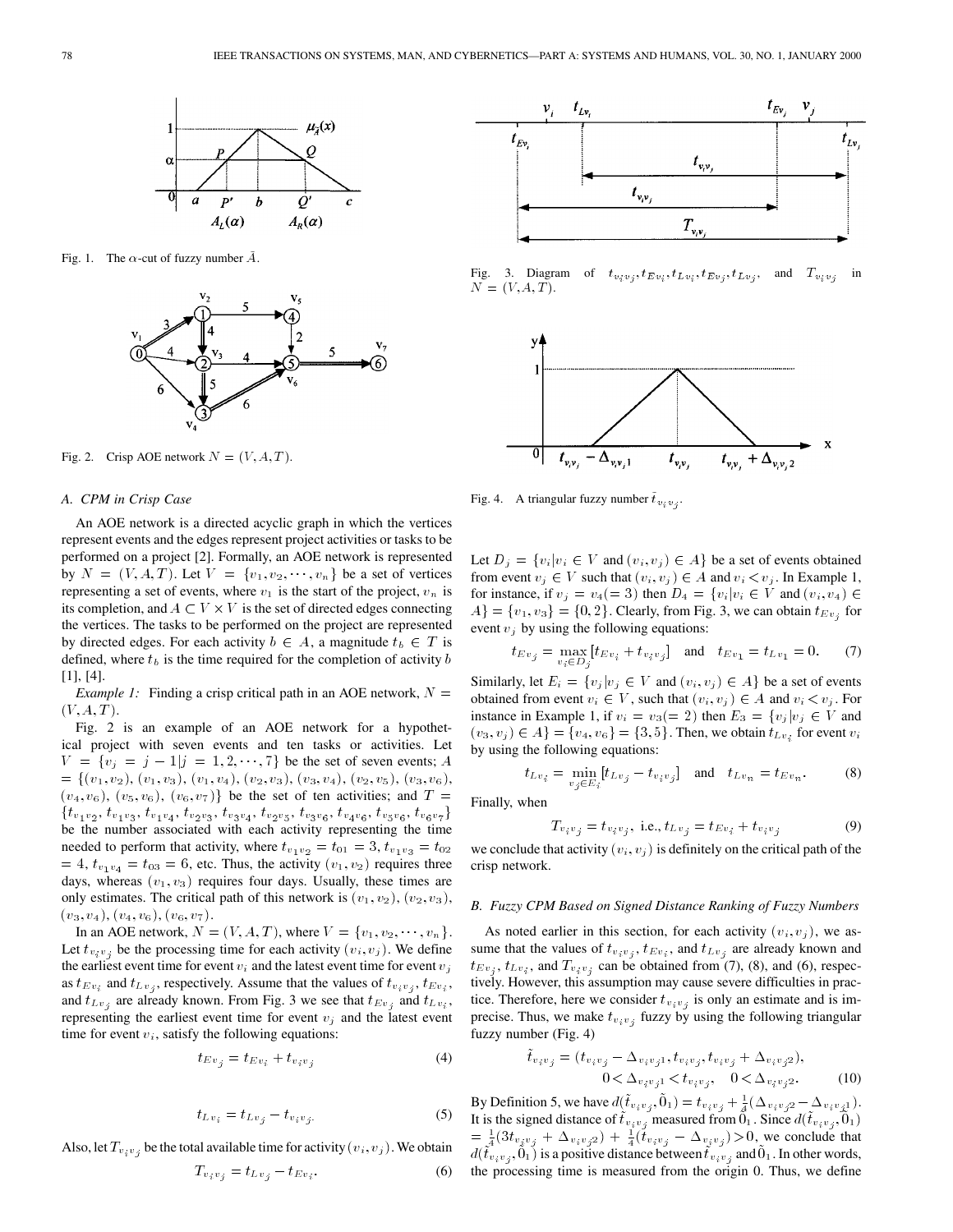$t_{v_i v_j}^*$  to be an estimate of the processing time for activity  $(v_i, v_j)$  in the fuzzy sense, i.e.

$$
t_{v_i v_j}^* = d(\tilde{t}_{v_i v_j}, \tilde{0}_1) = t_{v_i v_j} + \frac{1}{4} (\Delta_{v_i v_j 2} - \Delta_{v_i v_j 1}).
$$
 (11)

*Remark 2:* If  $\Delta_{v_i v_j 1} = \Delta_{v_i v_j 2}$ , i.e., the triangle in Fig. 4 is an isosceles triangle, then we have  $t_{v_i v_j}^* = t_{v_i v_j}$ . In particular, if  $\Delta_{v_i v_i 1} = \Delta_{v_i v_i 2} = 0$ , then the fuzzy case will become crisp.

As we mentioned above, in the crisp AOE network,  $N = (V, A, T)$ , the earliest event time  $t_{Ev_i}$  for event  $v_i$ , the latest event time  $t_{Lv_i}$ for event  $v_j$ , and the total available time  $T_{v_i v_j}$  for activity  $(v_i, v_j)$ are directly derived from (7), (8), and (6), respectively. However, in practice, the decision-maker should realize that these time variables are imprecise and consider them in a fuzzy sense. Thus, an estimate of the earliest event time for event  $v_i$  is in the interval  $[t_{Ev_i} - \Delta E_{Ev_i1}, t_{Ev_i} + \Delta E_{v_i2}], 0 < \Delta E_{v_i1} < t_{Ev_i}, 0 < \Delta E_{v_i2},$ where  $t_{Ev_i}$  is a known number. In considering the accuracy, we find that when the earliest event time is exactly  $t_{Ev_i}$ , the error rate is definitely 0. Clearly, greater imprecision of time will produce larger error rates. When an estimate eventually approaches one of the two ends of the interval, i.e.,  $t_{Ev_i} - \Delta_{Ev_i}$  or  $t_{Ev_i} + \Delta_{Ev_i}$ , the error rate becomes largest. However, it is preferable to use the term "*confidence level*" rather than "*error rate.*" Thus, when the earliest event time is exactly  $t_{Ev_i}$ , we obtain the confidence level is 1. On the other hand, when an estimate approaches one of the two ends of the interval, the confidence level becomes the smallest. In this section, we will use the fuzzy number from (12) below and use the membership grade to represent the confidence level.

Similar to the above  $t_{v_i v_j}$  in (10), which corresponds to the interval  $[t_{Ev_i} - \Delta_{Ev_i}, t_{Ev_i} + \Delta_{Ev_i}$ , we then define the fuzzy number of  $t_{Ev_i}$  as

$$
\tilde{t}_{Ev_i} = (t_{Ev_i} - \Delta_{Ev_i1}, t_{Ev_i} + \Delta_{Ev_i2})
$$
\n(12)

where  $0 < \Delta_{Ev_i 1} < t_{Ev_i}$ ,  $0 < \Delta_{Ev_i 2}$ , and the parameters satisfy (15) and (23) below. We then define  $t_{Ev_i}^{*S_{ev_i}}$  to be an estimate of the earliest event time for event  $v_i$  in the fuzzy sense, i.e.,

$$
t_{Ev_i}^* = d(\tilde{t}_{Ev_i}, \tilde{0}_1) = t_{Ev_i} + \frac{1}{4} (\Delta_{Ev_i 2} - \Delta_{Ev_i 1}) \, (>0). \tag{13}
$$

From (4), i.e.,  $t_{Ev_j} = t_{Ev_i} + t_{v_i v_j}$ , we fuzzify both sides of the equation to obtain  $t_{Ev_i} \approx t_{Ev_i} \oplus t_{v_i v_i}$ . Note that  $\approx$  is the ranking for  $F_N$ , as defined in Definition 6. From Definitions 5 and 6, and also from Property 2, we have  $d(t_{Ev_i}, 0_1) = d(t_{Ev_i} \oplus t_{v_i v_i}, 0_1) = d(t_{Ev_i}, 0_1)$  $+ d(t_{v_i v_j}, 0_1)$ . From (11) and (13), we obtain the following equation:

$$
t_{Ev_j}^* = t_{Ev_j}^* + t_{v_i v_j}^*.
$$
 (14)

Thus, we have

$$
t_{Ev_j} + \frac{1}{4}(\Delta_{Ev_j 2} - \Delta_{Ev_j 1})
$$
  
=  $t_{Ev_i} + t_{v_i v_j} + \frac{1}{4}[\Delta_{Ev_i 2} - \Delta_{Ev_i 1} + (\Delta_{v_i v_j 2} - \Delta_{v_i v_j 1})].$ 

According to (4), we obtain the following condition for parameters:

$$
\Delta_{Ev_j 2} - \Delta_{Ev_j 1} = (\Delta_{Ev_i 2} - \Delta_{Ev_i 1}) + (\Delta_{v_i v_j 2} - \Delta_{v_i v_j 1}).
$$
\n(15)

Similarly, the fuzzy number of  $t_{Lv_j}$  is defined as

$$
\tilde{t}_{Lv_j} = (t_{Lv_j} - \Delta_{Lv_j1}, t_{Lv_j}, t_{Lv_j} + \Delta_{Lv_j2})
$$
(16)

where  $0 < \Delta_{Lv_j 1} < t_{Lv_j}$  and  $0 < \Delta_{Lv_j 2}$ , and the parameters must satisfy (19) and (23) below. Then, we define  $t_{Lv_i}^*$  to be an estimate of the latest event time for event  $v_j$  in the fuzzy sense, i.e.

$$
t_{Lv_j}^* = d(\tilde{t}_{Lv_j}, \tilde{0}_1) = t_{Lv_j} + \frac{1}{4}(\Delta_{Lv_j2} - \Delta_{Lv_j1}).
$$
 (17)

Fuzzifying both sides of (5),  $t_{Lv_i} = t_{Lv_i} - t_{v_i v_i}$ , yields  $t_{Lv_i} \approx$  $t_{Lv_i} \oplus t_{v_i v_j}$ . From Definitions 5 and 6, and from Property 2, we obtain  $d(\tilde{t}_{Lv_i}, \tilde{0}_1) = d(\tilde{t}_{Lv_j}, \tilde{0}_1) - d(\tilde{t}_{v_i v_j}, \tilde{0}_1)$ . From (11) and (17) we obtain the following equation:

$$
t_{Lv_i}^* = t_{Lv_j}^* - t_{v_i v_j}^*.
$$
 (18)

Then, we have

 $t_{Lv}$ 

$$
i + \frac{1}{4}(\Delta_{Lv_i 2} - \Delta_{Lv_i 1})
$$
  
=  $t_{Lv_j} - t_{v_i v_j} + \frac{1}{4}[(\Delta_{Lv_j 2} - \Delta_{Lv_j 1})$   
-  $(\Delta_{v_i v_j 2} - \Delta_{v_i v_j 1})].$ 

According to (5), we obtain the following condition for parameters

$$
\Delta_{Lv_12} - \Delta_{Lv_11} = (\Delta_{Lv_22} - \Delta_{Lv_11}) - (\Delta_{v_1v_22} - \Delta_{v_1v_21}).
$$
 (19)  
the fuzzy number of the total available time t is defined as

The fuzzy number of the total available time  $t_{v_i v_j}$  is defined as

$$
\tilde{T}_{v_i v_j} = (T_{v_i v_j} - \varpi_{v_i v_j 1}, T_{v_i v_j}, T_{v_i v_j} + \varpi_{v_i v_j 2})
$$
(20)

where  $0 < \varpi_{v_i v_j 1} < T_{v_i v_j}$  and  $0 < \varpi_{v_i v_j 2}$ , and the parameters must satisfy (23) and (24) below. Let  $T^*_{v_i v_j}$  be an estimate of the total available time for activity  $(v_i, v_j)$  in the fuzzy sense, i.e.

$$
T_{v_i v_j}^* = d(\tilde{T}_{v_i v_j}, \tilde{0}_1) = T_{v_i v_j} + \frac{1}{4} (\varpi_{v_i v_j 2} - \varpi_{v_i v_j 1}). \tag{21}
$$

Fuzzifying both sides of (6),  $T_{v_i v_j} = t_{Lv_j} - t_{Ev_i}$ , yields  $T_{v_i v_j} \approx$  $t_{Lv_i} \oplus t_{Ev_i}$ . From Definitions 5 and 6, and from Property 2, we have  $d(\tilde{T}_{v_i v_j}, \tilde{0}_1) = d(\tilde{t}_{Lv_j}, \tilde{0}_1) - d(\tilde{t}_{Ev_i}, \tilde{0}_1)$ . From (13), (17), and (21) we obtain the following equation

$$
T_{v_i v_j}^* = t_{Lv_j}^* - t_{Ev_i}^*.
$$
 (22)

Therefore we have

and

$$
T_{v_i v_j} + \frac{1}{4} (\varpi_{v_i v_j 2} - \varpi_{v_i v_j 1})
$$
  
=  $t_{L v_j} - t_{E v_i} + \frac{1}{4} [\Delta_{L v_j 2} - \Delta_{L v_j 1} + (\Delta_{E v_i 2} - \Delta_{E v_i 1})].$ 

From  $(6)$ , we obtain the following condition for parameters:

$$
\varpi_{v_iv_j2} - \varpi_{v_iv_j1} = (\Delta_{Lv_j2} - \Delta_{Lv_j1}) - (\Delta_{Ev_i2} - \Delta_{Ev_i1}).
$$
 (23)

Finally, fuzzifying both sides of (9),  $T_{v_i v_j} = t_{v_i v_j}$ , yields  $\tilde{T}_{v_i v_j} \approx$  $\tilde{t}_{v_i v_j}$ . Similarly, we obtain  $T_{v_i v_j}^* = t_{v_i v_j}^*$  and also have

$$
T_{v_iv_j} + \frac{1}{4}(\varpi_{v_iv_j2} - \varpi_{v_iv_j1}) = t_{v_iv_j} + \frac{1}{4}(\Delta_{v_iv_j2} - \Delta_{v_iv_j1}).
$$
  
Since  $T_{v_iv_j} = t_{v_iv_j}$ , we obtain the condition for parameters

$$
\varpi_{v_i v_j 2} - \varpi_{v_i v_j 1} = \Delta_{v_i v_j 2} - \Delta_{v_i v_j 1}.
$$
 (24)

Furthermore, from (15), (19), (23), and (24) we obtain the following conditions for parameters,

$$
\Delta_{Lv_j2} - \Delta_{Lv_j1} = \Delta_{Ev_j2} - \Delta_{Ev_j1}
$$

$$
\Delta_{Lv_i2} - \Delta_{Lv_i1} = \Delta_{Ev_i2} - \Delta_{Ev_i1}
$$

$$
\begin{aligned} \left(\Delta_{Lv_j2} - \Delta_{Lv_j1}\right) - \left(\Delta_{Ev_i2} - \Delta_{Ev_i1}\right) \\ &= \Delta_{v_iv_j2} - \Delta_{v_iv_j1}.\end{aligned} \tag{25}
$$

*Remark 3:* Here we compare the crisp AOE network for the efforts made by a decision-maker with the fuzzy AOE network. Consider each activity  $(v_i, v_j)$  in the crisp AOE network. The values of  $t_{v_i v_j}, t_{Ev_j}$ , and  $t_{Lv_i}$  are already known, however, the values of  $t_{Ev_i}$ ,  $t_{Lv_i}$ , and  $T_{v_i v_j}$  are determined according to (6)–(8). On the other hand, for each activity  $(v_i, v_j)$  in the fuzzy AOE network, the fuzzy number  $t_{v_i v_j}$ in (10) must satisfy  $0 < \Delta_{v_i v_j 1} < t_{v_i v_j}$  and  $0 < \Delta_{v_i v_j 2}$ . The other fuzzy numbers  $\tilde{t}_{Ev_i}$ ,  $\tilde{t}_{Lv_j}$ , and  $\tilde{T}_{v_i v_j}$ , as defined in (12), (16), and (20), respectively, are determined as follows. Since the values of  $t_{Ev_i}$ ,  $t_{Ev_j}$ ,  $t_{Lv_i}$ ,  $t_{Lv_j}$ , and  $T_{v_i v_j}$ , as well as the values of  $t_{v_i v_j}$ ,  $\Delta_{v_i v_j 1}$ , and  $\Delta_{v_i v_j 2}$  in (10) are already known; the decision-maker can choose appropriate values for  $\Delta_{Ev_iq}$ ,  $\Delta_{Ev_iq}$ ,  $\Delta_{Lv_iq}$ ,  $\Delta_{Lv_jq}$ , and  $\varpi_{v_i v_jq}$ , where  $q = 1, 2$  to satisfy (15), (19), (23), and (24), respectively. (See Example 2 and Remark 4.)

While  $T_{v_i v_j}^* = t_{v_i v_j}^*$ , i.e.,  $t_{Lv_j}^* = t_{Ev_j}^* + t_{v_i v_j}^*$ , we conclude that the activity  $(v_i, v_j)$  is on the fuzzy critical path. Next, the processing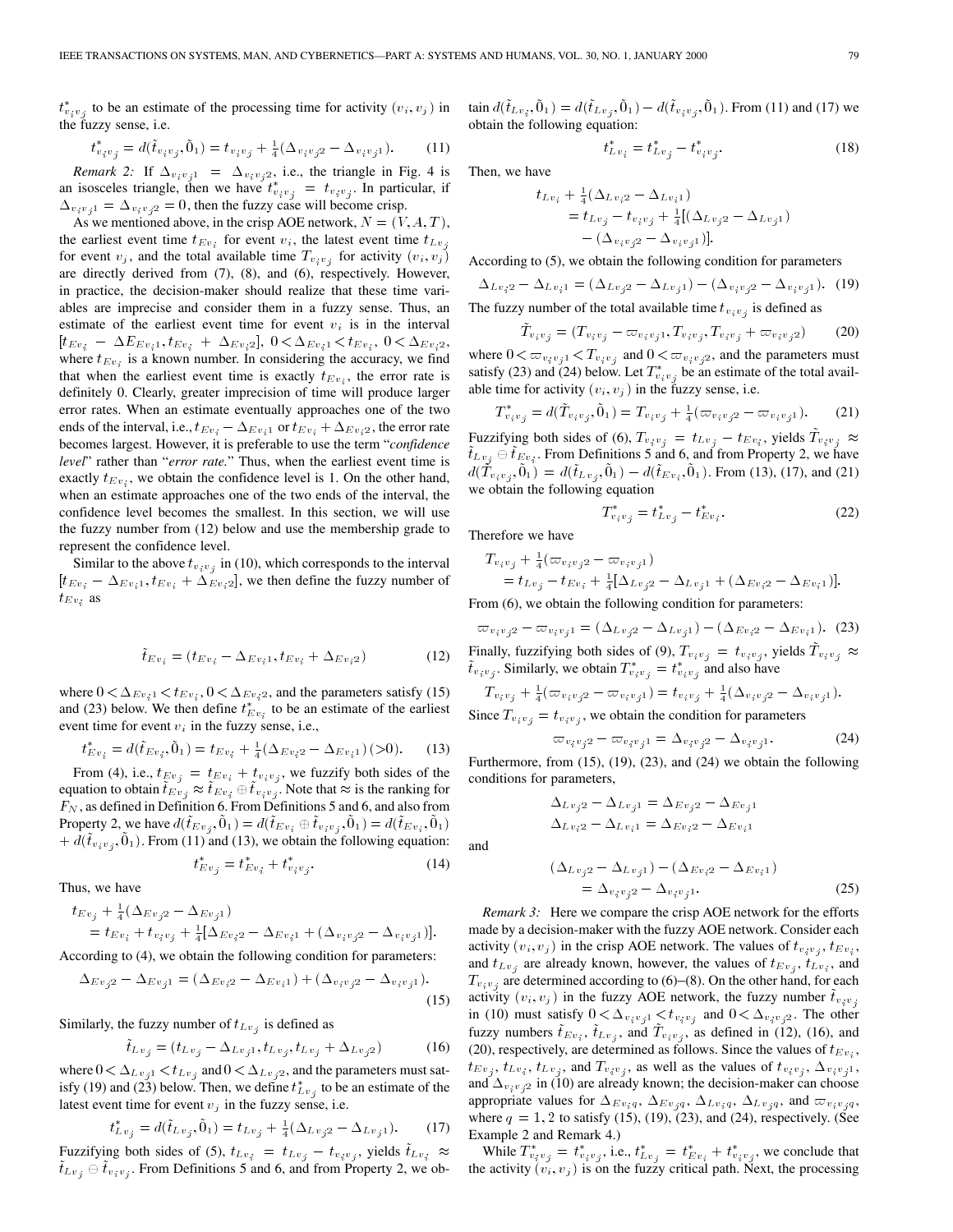time  $t_b(\in T)$  is considered for each activity  $b(\in A)$  in the crisp AOE network,  $N = (V, A, T)$ . We fuzzify  $t_b$  as  $\tilde{t}_b$ , and then obtaining an estimate of the processing time for activity b in the fuzzy sense,  $t_b^* =$  $d(\tilde{t}_b, \tilde{0}_1)$ . Let  $T^* = \{t_b^* | \forall t_b \in T, b \in A, t_b^* = d(\tilde{t}_b, \tilde{0}_1\}$ . Hence, we construct a fuzzy AOE network,  $N^* = (V, A, T^*)$ . From the previous discussions we summarize the following property.

*Property 3:* Consider the fuzzy AOE network,  $N^* = (V, A, T^*)$ . The fuzzy numbers of  $t_{v_i v_j}$ ,  $t_{Ev_i}$ ,  $t_{Lv_j}$ , and  $T_{v_i v_j}$ , are  $\bar{t}_{v_i v_j}$ ,  $\bar{t}_{Ev_i}$ ,  $t_{Lv_i}$ , and  $T_{v_i v_j}$ , respectively. When those fuzzy numbers satisfy (15), (19), (23), and (24), we obtain the following significant results.

1) An estimate of the processing time of activity  $(v_i, v_j)$  in the fuzzy sense is

$$
t_{v_i v_j}^* = t_{v_i v_j} + \frac{1}{4} (\Delta_{v_i v_j 2} - \Delta_{v_i v_j 1}).
$$

2) An estimate of the earliest event time of event  $v_i$  in the fuzzy sense is

$$
t_{Ev_i}^* = t_{Ev_i} + \frac{1}{4}(\Delta_{Ev_i 2} - \Delta_{Ev_i 1}).
$$

3) An estimate of the latest event time of event  $v_i$  in the fuzzy sense is

$$
t_{Lv_j}^* = t_{Lv_j} + \frac{1}{4}(\Delta_{Lv_j2} - \Delta_{Lv_j1}).
$$

4) An estimate of the total available time of activity  $(v_i, v_j)$  in the fuzzy sense is

$$
T_{v_i v_j}^* = T_{v_i v_j} + \frac{1}{4}(\varpi_{v_i v_j 2} - \varpi_{v_i v_j 1}).
$$
  
5)  $t_{Ev_j}^* = t_{Ev_i}^* + t_{v_i v_j}^*, t_{Lv_i}^* = t_{Lv_j}^* - t_{v_i v_j}^*,$  and  $T_{v_i v_j}^* = t_{Lv_j}^* - t_{Ev_i}^*.$ 

6) When  $T_{v_i v_j}^* = t_{v_i v_j}^*$ , i.e.,  $t_{L v_j}^* = t_{E v_i}^* + t_{v_i v_j}^*$ , the activity  $(v_i, v_j)$  is on the fuzzy critical path.

Now, from (7) we know  $t_{Ev_i} + t_{v_i v_j} \leq t_{Ev_j}$ ,  $\forall v_i \in D_j$ , and also know there is at least one equal sign which holds. When both sides of the above equation are fuzzified, we obtain  $\tilde{t}_{Ev_i} \oplus \tilde{t}_{v_i v_j} \lesssim \tilde{t}_{Ev_j}$ ,  $\forall v_i \in D_j$ , and also know there is at least one  $\approx$  which holds. The symbols  $\prec$  are  $\approx$  the ranking on  $F_N$  (see Definition 6). From Definitions 5 and 6 and also from Property 2, we obtain the following equations  $d(\tilde{t}_{Ev_i}, \tilde{0}_1) + d(\tilde{t}_{v_i v_j}, \tilde{0}_1) \leq d(\tilde{t}_{Ev_j}, \tilde{0}_1), \forall v_i \in D_j$ , and also know there is at least one equal sign which holds. Furthermore, from (11) and (13) we know  $t_{Ev_i}^* + t_{v_iv_j}^* \leq t_{Ev_i}^*$ ,  $\forall v_i \in D_j$ , and also know at least one equal sign holds there. Hence, we obtain the following equation:

$$
t_{Ev_j}^* = \max_{v_i \in D_j} (t_{Ev_i}^* + t_{v_iv_j}^*).
$$
 (26)

Since  $t_{Ev_i}^* + t_{v_iv_j}^* \leq t_{Ev_j}^*$ ,  $\forall v_i \in D_j$ , we obtain

$$
t_{Ev_i} + t_{v_iv_j} + \frac{1}{4} \{ (\Delta_{Ev_i 2} - \Delta_{Ev_i 1}) + (\Delta_{v_iv_j 2} - \Delta_{v_iv_j 1}) \}\leq t_{Ev_j} + \frac{1}{4} (\Delta_{Ev_j 2} - \Delta_{Ev_j 1}), \quad \forall v_i \in D_j.
$$

In fact, the above equation can be derived directly from (15) and  $t_{Ev_i}$  +  $t_{v_i v_j} \leq t_{Ev_j}, \forall v_i \in D_j$ . Therefore, no additional conditions for parameters are needed in (26).

Next, consider the equation  $t_{Ev_i} = t_{Lv_i} = 0$ . After fuzzifying both sides of the equation, we obtain  $t_{Ev_1} \approx t_{Lv_1} \approx 0_1$  and  $d(t_{Ev_1}, 0_1) =$  $d(\tilde{t}_{Lv_1}, \tilde{0}_1) = d(\tilde{0}_1, \tilde{0}_1)$ . Hence, we obtain  $t_{Ev_1}^* = t_{Lv_1}^* = 0$ , but it requires an additional condition,  $\Delta_{Ev_12} = \Delta_{Ev_11} = \Delta_{Lv_12}$  $\Delta_{Lv_11} = 0.$ 

Similarly, from (8) we have  $t_{Lv_i} \le t_{Lv_j} - t_{v_i v_j}$ ,  $\forall v_j \in E_i$ , and also have at least one equal sign which holds. We use the same procedure to fuzzify both sides of the equation, obtaining  $t_{Lv_i} \lesssim t_{Lv_i} \oplus t_{v_i v_i}$ ,  $\forall v_j \in E_i$  and also determine that at least one  $\approx$  holds. From Definitions 5 and 6, and also from Property 2, we derive the equation,  $d(\tilde{t}_{Lv_i}, \tilde{0}_1) \leq d(\tilde{t}_{Lv_j}, \tilde{0}_1) - d(\tilde{t}_{v_i v_j}, \tilde{0}_1), \forall v_j \in E_i$ , where at least one equal sign holds. Furthermore, from (11) and (17) we obtain  $t_{Lv_i}^* \leq$ 

 $t_{Lv_i}^* - t_{v_i v_i}^*$ ,  $\forall v_j \in E_i$ , where at least one equal sign holds. Thus we derive the following equation:

$$
t_{Lv_i}^* = \max_{v_j \in E_i} (t_{Lv_j}^* - t_{v_i v_j}^*).
$$
 (27)

Similar to (26), the above equation can be derived from (19) and  $t_{Lv_i} \leq t_{Lv_j} - t_{v_i v_j}, \forall v_j \in E_i$ . Therefore, no additional conditions for parameters are needed in (27). Finally, we consider the equation  $t_{Lv_n} = t_{Ev_n}$ . After fuzzifying the equation, we obtain  $\tilde{t}_{Lv_n} \approx \tilde{t}_{Ev_n}$ and  $d(\tilde{t}_{Lv_n}, \tilde{0}_1) = d(\tilde{t}_{Ev_n}, \tilde{0}_1)$ . Then, by (13) and (17), we obtain  $t_{Lv_n}^* = t_{Ev_n}^*$  and an additional condition for parameters:

$$
\Delta_{Lv_n2} - \Delta_{Lv_n1} = \Delta_{Ev_n2} - \Delta_{Ev_n1}.
$$
\n(28)

If  $t_{Ev_j}^* = t_{Lv_j}^*$ , then an estimate of the earliest event time for event  $v_j$  in the fuzzy sense is equal to an estimate of the latest event time for event  $v_i$  in the fuzzy sense. Obviously, this indicates there is no slack time. In conclusion, we summarize the above statements in the following property.

*Property 4:* Consider the fuzzy AOE network,  $N^* = (V, A, T^*)$ . If  $\Delta_{Ev_1 2} = \Delta_{Ev_1 1} = \Delta_{Lv_1 2} = \Delta_{Lv_1 1} = 0$ , and  $\Delta_{Lv_n 2} - \Delta_{Lv_n 1}$  $= \Delta_{Ev_n 2} - \Delta_{Ev_n 1}$ , as well as the conditions in Property 3 hold, we summarize the following results.

- 1) An estimate of the earliest event time for event  $v_j$  in the fuzzy sense is  $t_{Ev_i}^*$ , which can be derived from  $t_{Ev_j}^* = \max_{v_i \in D_j} (t_{Ev_i}^* + t_{v_iv_j}^*)$  and  $t_{Ev_1}^* = t_{Lv_1}^* = 0$ .
- 2) An estimate of the latest event time for event  $v_i$  in the fuzzy sense is  $t_{Lv_i}^*$ , which can be derived from  $t_{Lv_i}^* = \min_{v_i \in E_i} (t_{Lv_i}^*$  $t_{v_i v_j}^*$  and  $t_{Lv_n}^* = t_{Ev_n}^*$ .
- 3) The activity  $(v_i, v_j)$  will on the critical path if  $t_{Ev_i}^* = t_{Lv_i}^*$  and  $t_{Ev_j}^* = t_{Lv_j}^*.$

*Proof:* Equations (1) and (2) can be proved directly from (26) and (27). Since  $t_{Ev_i}^* = t_{Lv_i}^*$  and  $t_{Ev_i}^* = t_{Lv_i}^*$ , from (5) of the Property 3, we obtain  $t_{v_i v_j}^* = t_{Ev_j}^* - t_{Ev_j}^* = t_{Lv_j}^* - t_{Ev_j}^* - t_{Ev_j}^* = T_{v_i v_j}^*$ . By (6) of Property 3, we have proved (3).

*Example 2:* Construct a fuzzy AOE network,  $N^* = (V, A, T^*)$ , from the crisp AOE network,  $N = (V, A, T)$ , of Example 1. Let  $\tilde{t}_{v_1 v_2}$  $=(2.1, 3, 3.8), \tilde{t}_{v_1v_3} = (3.5, 4, 5), \tilde{t}_{v_1v_4} = (5, 6, 7.2), \tilde{t}_{v_2v_3} = (3.2,$ 4, 4.8),  $\tilde{t}_{v_3v_4} = (4, 5, 6.3), \tilde{t}_{v_2v_5} = (4.1, 5, 6.1), \tilde{t}_{v_3v_6} = (2.8, 4, 5),$  $\tilde{t}_{v_4v_6} = (4.9, 6, 7.2), \tilde{t}_{v_5v_6} = (1.5, 2, 2.7), \tilde{t}_{v_6v_7} = (3.8, 5, 6).$  After calculating by (1) of Property 3, we obtain the following estimates of processing time in the fuzzy sense, i.e.  $t_{v_1v_2}^* = 2.975$ ,  $t_{v_1v_3}^* = 4.125$ ,  $\overline{t}_{v_1v_4}^* = 6.05, t_{v_2v_3}^* = 4, t_{v_3v_4}^* = 5.075, \overline{t}_{v_2v_5}^* = 5.05, \overline{t}_{v_3v_6}^* = 3.95,$  $t_{v_4v_6}^* = 6.025$ ,  $t_{v_5v_6}^* = 2.05$ , and  $t_{v_6v_7}^* = 4.95$ . We let  $T^* = \{t_{v_1v_2}^*,$  $t_{v_1v_3}^*, t_{v_1v_4}^*, t_{v_2v_3}^*, t_{v_3v_4}^*, t_{v_2v_5}^*, t_{v_3v_6}^*, t_{v_4v_6}^*, t_{v_5v_6}^*, t_{v_6v_7}^*\}.$  Hence, we construct a fuzzy AOE network,  $N^* = (V, A, T^*)$ , as shown in Fig. 5.

Next, we should choose appropriate values for the parameters, i.e.,  $\Delta_{Ev_1}$ ,  $\Delta_{Ev_2}$ ,  $\Delta_{Ev_1}$ ,  $\Delta_{Ev_2}$ ,  $\Delta_{Lv_1}$ ,  $\Delta_{Lv_2}$ ,  $\Delta_{Lv_1}$ ,  $\Delta_{Lv_2}$ ,  $\varpi_{v_i v_j 1}$ , and  $\varpi_{v_i v_j 2}$ , to satisfy Properties 3 and 4. Then we calculate  $t_{E_i}^*$  and  $t_{E_j}^*$  by using (1) and (2) of Property 4 in the following table (see Remark 4).

In Table I, for example, we calculate  $t_{E3}^*$  by using (1) of Property 4 as follows. Since  $j = 3$ , we have  $D_j = \{i | (i, j) \in A\} = \{i = 0, i = 1\}$ 2} (see Fig. 5). From Table I, we find that  $t_{E0}^* = 0, t_{E2}^* = 6.975$ ,  $t_{03}^* = 6.05$ , and  $t_{23}^* = 5.075$ . Thus, we obtain

$$
t_{E3}^* = \max\{t_{E0}^* + t_{03}^*, t_{E2}^* + t_{23}^*\}
$$
  
= 
$$
\max\{0 + 6.05, 6.975 + 5.075\} = 12.05.
$$

In Table II, for example, we calculate  $t_{L2}^*$  by using (2) of Property 4 as follows. Since  $i = 2$ , we have  $E_i = \{j | (i, j) \in A\} = \{j = 3, j = 1\}$ 5 { (see Fig. 5). From Table II, we find that  $t_{L3}^* = 12.05, t_{L5}^* = 18.075$ ,  $t_{23}^* = 5.075$ , and  $t_{25}^* = 3.95$ . Thus, we obtain  $t_{L2}^* = \min\{t_{L5}^* - t_{25}^*,$  $t_{L3}^* - t_{23}^* = \min\{18.075 - 3.95, 12.05 - 5.075\} = 6.975.$ 

From Tables I and II, we obtain Table III. Table III shows the process of finding a fuzzy critical path in  $N^*$ . According to the rule of (3) in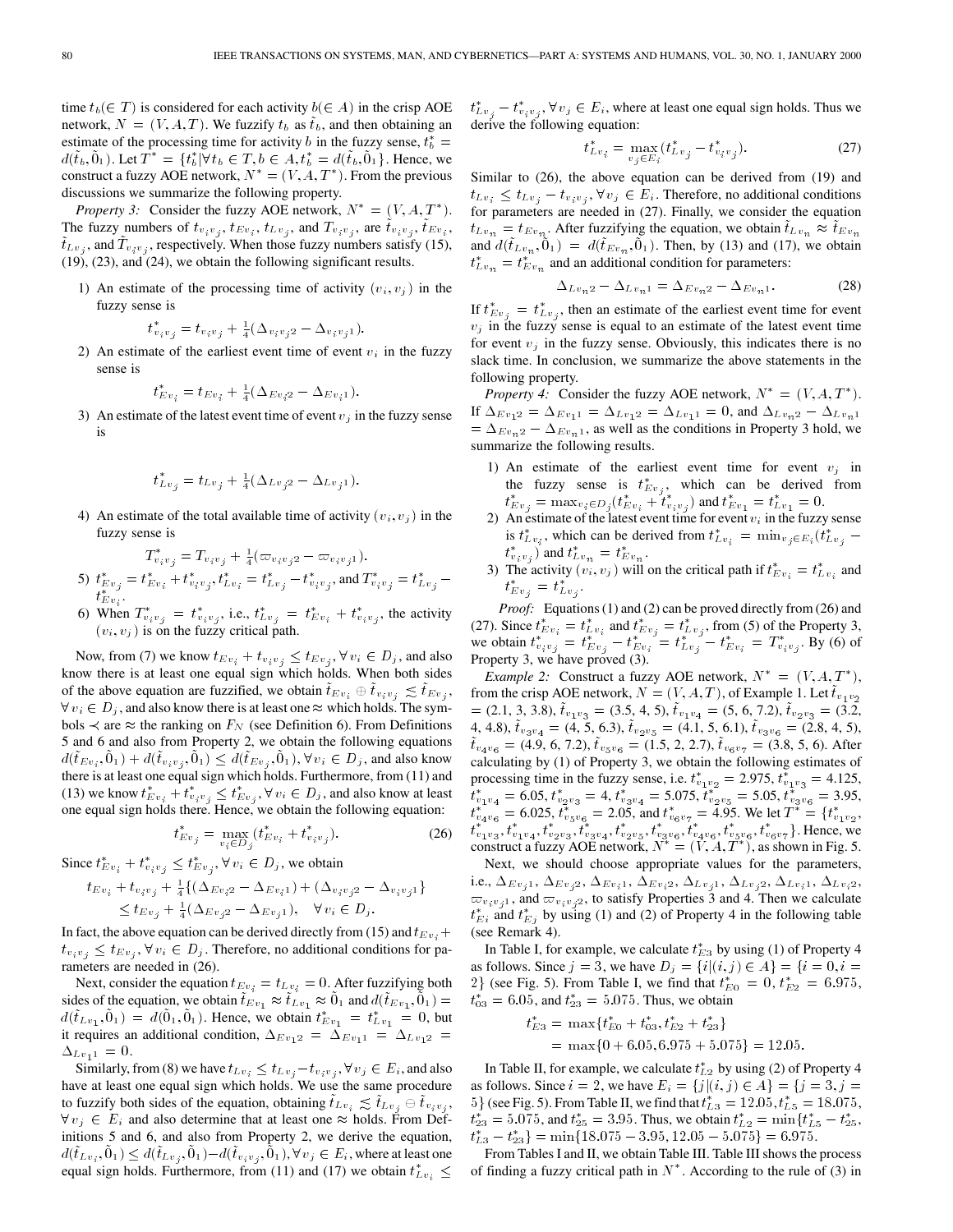

Fig. 5. Fuzzy AOE network  $N^* = (V, A, T^*)$ .

TABLE I COMPUTATION OF  $t_{Ei}^*$ , the EARLIEST EVENT TIME FOR EVENT  $i$  IN THE FUZZY SENSE

| ٠<br>$t_{ij}$ |   |       |                |                             |      |       |      |              | $t_{E}$              |
|---------------|---|-------|----------------|-----------------------------|------|-------|------|--------------|----------------------|
|               | 0 |       | $\overline{2}$ | 3                           | 4    | 5     | 6    | î            |                      |
|               |   | 2.975 | 4.125          | 6.05<br>$\binom{t_{03}}{s}$ |      |       |      | $\bf{0}$     | $(t_{E0})$           |
|               |   |       | 4              |                             | 5.05 |       |      | 1            | 2.975                |
|               |   |       |                | 5.075<br>$I_{23}$           |      | 3.95  |      | $\mathbf{2}$ | 6.975<br>E2J         |
|               |   |       |                |                             |      | 6.025 |      | 3            | 12.050<br>$(t_{E3})$ |
|               |   |       |                |                             |      | 2.05  |      | 4            | 8.025                |
|               |   |       |                |                             |      |       | 4.95 | 5            | 18.075               |
|               |   |       |                |                             |      |       |      | 6            | 23,025               |

Note: Event *i* in Table I corresponds to node  $v_{i+1}$  in Fig. 5, i.e.  $t_{E_i}^* = t_{Ev_{i+1}}^*$ .

TABLE II COMPUTATION OF  $t_{Lj}^*$ , the EARLIEST EVENT TIME FOR EVENT  $i$  IN THE FUZZY SENSE

| 2<br>5<br>3<br>0<br>6<br>4<br>$\mathbf{I}$<br>2.975<br>4.125<br>6.05<br>$\bf{0}$<br>5.05<br>4<br>3.95<br>5.075<br>$\overline{2}$<br>$(r_{25})$<br>$\binom{f_{23}}{23}$<br>6.025<br>3<br>2.05<br>4<br>4.95<br>5 | $t_{ij}$ | 0 | 2.975 | 6.975<br>$(t_{12})$ | $\frac{12.05}{(t_{13})}$ | 16.025 | $\frac{18.075}{(t_{\rm L})}$ | 23.025 | ٠<br>$t_{\scriptscriptstyle E}$ |
|----------------------------------------------------------------------------------------------------------------------------------------------------------------------------------------------------------------|----------|---|-------|---------------------|--------------------------|--------|------------------------------|--------|---------------------------------|
|                                                                                                                                                                                                                |          |   |       |                     |                          |        |                              |        |                                 |
|                                                                                                                                                                                                                |          |   |       |                     |                          |        |                              |        | $\bf{0}$                        |
|                                                                                                                                                                                                                |          |   |       |                     |                          |        |                              |        | 2.975                           |
|                                                                                                                                                                                                                |          |   |       |                     |                          |        |                              |        | 6.975                           |
|                                                                                                                                                                                                                |          |   |       |                     |                          |        |                              |        | 12.050                          |
|                                                                                                                                                                                                                |          |   |       |                     |                          |        |                              |        | 8.025                           |
|                                                                                                                                                                                                                |          |   |       |                     |                          |        |                              |        | 18.075                          |
| 6                                                                                                                                                                                                              |          |   |       |                     |                          |        |                              |        | 23.025                          |

Note: Event *j* in Table II corresponds to node  $v_{j+1}$  in Fig. 5, i.e.  $t_{Lj}^* = t_{Lv_{j+1}}^*$ .

TABLE III PROCESSES OF FINDING A FUZZY CRITICAL PATH IN  $N^* = (V, A, T^*)$ 

| ' Ei          | 2.975 | 6.975 | 12.05 | 8.025  | 18.075 | 23.025 |
|---------------|-------|-------|-------|--------|--------|--------|
| $\iota_{L}$   | 2.975 | 6.975 | 12.05 | 16.025 | 18.075 | 23.025 |
| critical path |       |       |       |        |        |        |

Property 4, we find a critical path  $0 \rightarrow 1 \rightarrow 2 \rightarrow 3 \rightarrow 5 \rightarrow 6$  (i.e.,  $v_1$ )  $\rightarrow v_2 \rightarrow v_3 \rightarrow v_4 \rightarrow v_6 \rightarrow v_7$ ). The total time of the path is  $t^* =$ 23:025. However, in the crisp case of Example 1, the critical path of  $N = (V, A, T)$  is also  $0 \rightarrow 1 \rightarrow 2 \rightarrow 3 \rightarrow 5 \rightarrow 6$ , and the total time of the path is  $t = 3 + 4 + 5 + 6 + 5 = 23$  (see Table IV).

*Remark 4:* An example to explain our approach for determining the appropriate values for those parameters to satisfy the conditions of Properties 3 and 4. Here we only consider the activity  $(v_5, v_6)$ . Since  $t_{v_5v_6} = (1.5, 2, 2.7)$ , we obtain  $\Delta_{v_5v_6} = 0.5$  and  $\Delta_{v_5v_6} =$ 0.7 by simple subtraction. Property 3 states that the fuzzy numbers

TABLE IV COMPUTATION OF THE TOTAL TIME OF A CRITICAL PATH IN  $N = (V, A, T)$ 

| $t_{Ej}$ | 0 |  | 12 | 8  | 18 | 23 |
|----------|---|--|----|----|----|----|
| $t_{Lj}$ | 0 |  | 12 | 16 | 18 | 23 |

should satisfy (15), (19), (23), and (24). Hence,  $\Delta_{Ev_62} - \Delta_{Ev_61} =$  $(\Delta_{Ev_52} - \Delta_{Ev_51}) + 0.2, \Delta_{Lv_52} - \Delta_{Lv_51} = (\Delta_{Lv_62} - \Delta_{Lv_61}) - 0.2,$  $\varpi_{v_5v_62} - \varpi_{v_5v_61} = (\Delta_{Lv_62} - \Delta_{Lv_61}) - (\Delta_{Ev_52} - \Delta_{Ev_51}),$  $\varpi_{v_5 v_6 2} - \varpi_{v_5 v_6 1} = 0.2$ . Since  $v_j = j - 1$ , from Table IV we have  $t_{Ev_5} = t_{E4} = 8$ ,  $t_{Lv_5} = t_{L4} = 16$  (etc.),  $t_{Ev_6} = 18$ ,  $t_{Lv_6}$  = 18,  $T_{v_5v_6}$  =  $t_{Lv_6}$  -  $t_{Ev_5}$  = 10,  $t_{Ev_1}$  =  $t_{Lv_1}$  = 0, and  $t_{Ev_7} = t_{Lv_7} = 23$ . Subsequently, we take the following equations  $\Delta_{Ev_62} - \Delta_{Ev_61} = \Delta_{Lv_62} - \Delta_{Lv_61} = 0.3, \Delta_{Ev_52} - \Delta_{Ev_51} =$  $\Delta_{L v_5 2} = \Delta_{L v_5 1} = 0.1$ , and  $\omega_{v_5 v_6 2} = \omega_{v_5 v_6 1} = 0.2$ , where  $\Delta_{E v_5 q}$ ,  $\Delta_{Ev_{6}q}, \Delta_{Lv_{5}q}, \Delta_{Lv_{6}q}, \varpi_{v_{5}v_{6}q}, q = 1, 2$ , to satisfy the following criteria,  $0 < \Delta_{Ev_5}$ 1  $< t_{Ev_5}$  = 8,  $0 < \Delta_{Ev_5}$ 2,  $0 < \Delta_{Ev_6}$ 1  $< 18$ ,  $0 < \Delta_{Ev_6 2}$ ,  $0 < \Delta_{Lv_5 1} < 16$ ,  $0 < \Delta_{Lv_5 2}$ ,  $0 < \Delta_{Lv_6 1} < 18$ ,  $0 < \Delta_{Lv_{6}2}, 0 < \varpi_{v_{5}v_{6}1} < T_{v_{5}v_{6}} = 10$ , and  $0 < \varpi_{v_{5}v_{6}2}$ . Finally, we could choose appropriate values for the above parameters to satisfy Property 3. For example, we choose  $\Delta_{Ev_52} = 0.2, \Delta_{Ev_51} = 0.1$ ,  $\Delta_{Ev_62}$  = 0.5,  $\Delta_{Ev_61}$  = 0.2,  $\Delta_{Lv_52}$  = 0.3,  $\Delta_{Lv_51}$  = 0.2,  $\Delta_{Lv_62} = 0.4, \Delta_{Lv_61} = 0.1, \ \varpi_{v_5v_62} = 0.3, \text{ and } \varpi_{v_5v_61} = 0.1.$ Then, we obtain  $t_{Ev_5} = (8-0.1, 8, 8+0.2), t_{Ev_6} = (17.8, 18, 18.5),$  $\tilde{t}_{Lv_5}$  = (15.8, 16, 16.3),  $\tilde{t}_{Lv_6}$  = (17.9, 18, 18.4), and  $\bar{T}_{v_5v_6}$  = (9.9, 10, 10.3). From (13), (17), and (21) we obtain  $t_{Ev_5}^* = t_{E4}^* = 8.025, t_{Lv_5}^* = t_{L4}^* = 16.025$  (etc.),  $t_{Ev_6}^* = 18.075$ ,  $t_{Lv_6}^* = 18.075$ , and  $T_{v_5v_6}^* = 10.05$  (=  $t_{Lv_6}^* - t_{Ev_5}^*$ ). Notice that we have the same results here as in Table III.

## IV. CONCLUDING REMARKS

This paper has presented a ranking method for fuzzy numbers in a CPM of AOE networks. The focus of the paper was to introduce the signed distance ranking of fuzzy numbers, and use them to obtain fuzzy critical paths. In Section III, we discussed fuzzy CPM based on a signed distance ranking of fuzzy numbers. When the processing time for activity  $(v_i, v_j)$  in the crisp case is  $t_{v_i v_j}$  and the fuzzy number of  $t_{v_i v_j}$  is  $\bar{t}_{v_i v_j} = (t_{v_i v_j} - \Delta_{v_i v_j 1}, t_{v_i v_j}, \bar{t}_{v_i v_j} + \Delta_{v_i v_j 2})$ , where  $0 < \Delta_{v_i v_j 1} < t_{v_i v_j}$ , and  $0 < \Delta_{v_i v_j 2}$ , then an estimate of the processing time in the fuzzy sense is given by  $t_{v_i v_j}^* = t_{v_i v_j} + \frac{1}{4} (\Delta_{v_i v_j 2} \Delta_{v_i v_j 1}$ ). Interpretation of the result is as follows, viz. Fig. 4. When  $\Delta_{v_i v_j 1} < \Delta_{v_i v_j 2}$ , the triangle goes to the right side (larger  $t_{v_i v_j}$ ), and we obtain  $t_{v_i v_j} < t_{v_i v_j}^*$ . Conversely, when  $\Delta_{v_i v_j 2} < \Delta_{v_i v_j 1}$ , the triangle goes to the left side (smaller  $t_{v_i v_j}$ ), and we obtain  $t_{v_i v_j}^* < t_{v_i v_j}$ . However, if  $\Delta_{v_i v_j 2} = \Delta_{v_i v_j 1}$ , then it is an isosceles triangle, so we have  $t_{v_i v_j} = t_{v_i v_j}^{*}$ . We conclude that if the following criteria a)–d) hold, the fuzzy AOE network,  $N^* = (V, A, T^*)$ , which is defined in Properties 3 and 4, becomes the crisp AOE network,  $N = (V, A, T)$ , which is defined in Section III-A.

1) For each activity  $(v_i, v_j)$ , if  $\Delta_{v_i v_j 2} = \Delta_{v_i v_j 1}$ , which is defined in (11), then

$$
t_{v_i v_j}^* = t_{v_i v_j}.
$$

- 2) For each event  $v_j$ , if  $\Delta_{Ev_j2} = \Delta_{Ev_j1}$ , as defined in (13), then  $t_{Ev_j}^* = t_{Ev_j}.$
- 3) For each event  $v_j$ , if  $\Delta_{Lv_j2} = \Delta_{Lv_j1}$ , as defined in (17), then  $t_{Lv_j}^* = t_{Lv_j}.$
- 4) For each activity  $(v_i, v_j)$ , if  $\varpi_{v_i v_j 2} = \varpi_{v_i v_j 1}$ , as defined in (21), then  $T_{v_i v_j}^* = T_{v_i v_j}$ .